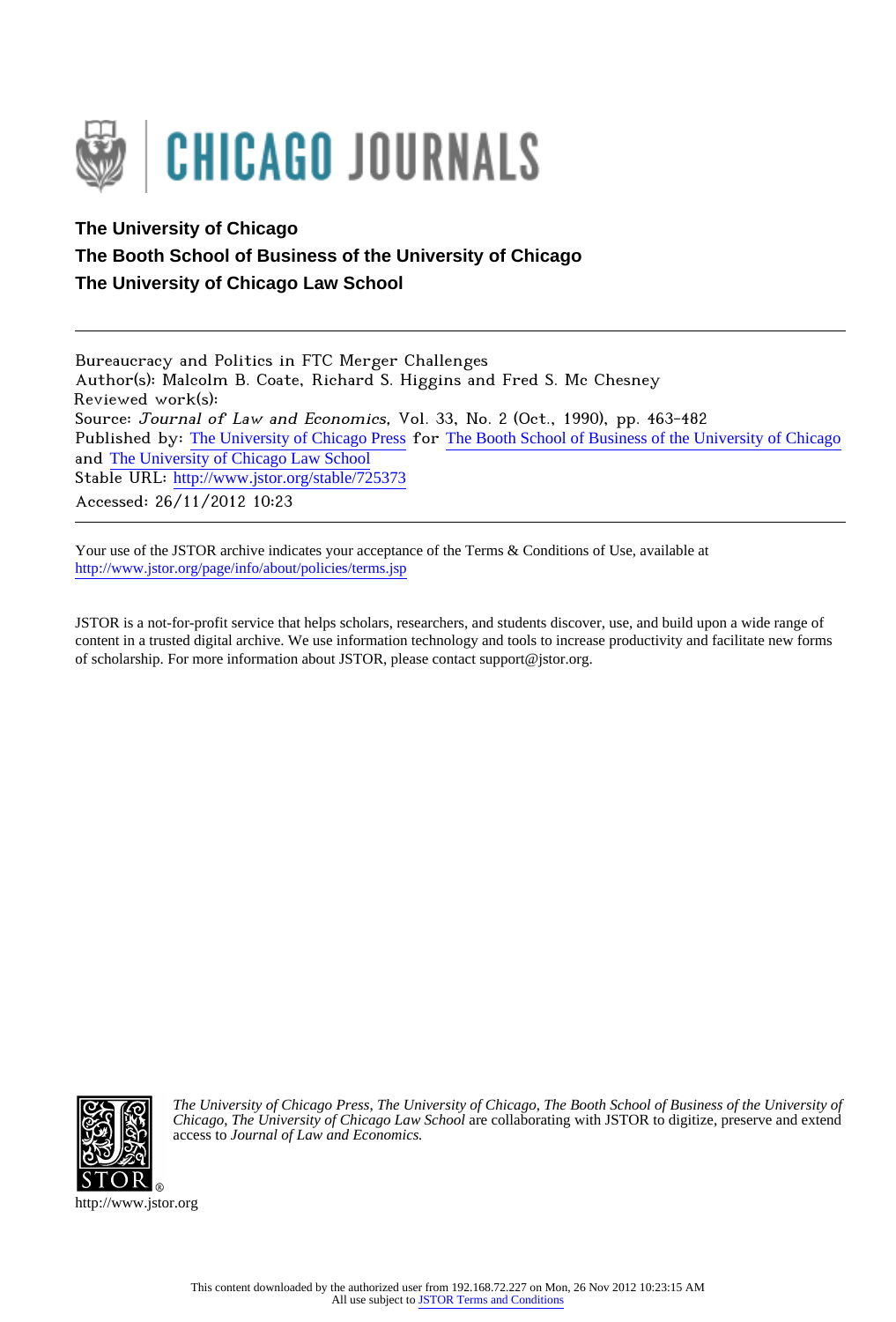# **BUREAUCRACY AND POLITICS IN FTC MERGER CHALLENGES\***

**MALCOLM B. COATE, RICHARD S. HIGGINS, Federal Trade Commission Capital Economics** 

**and** 

**FRED S. MC CHESNEY Emory University** 

**I. INTRODUCTION** 

 $\mathbf{S}_{\text{INCE}}$  Stigler's article on the economic theory of regulation,<sup>1</sup> public **interest views of regulation increasingly have yielded to self-interest explanations. That is, well-organized private groups purchase regulatory favors in the political marketplace, benefiting both themselves and politician-sellers at the expense of less well-organized groups. However, one form of government regulation, antitrust, has largely escaped characteri-** 

**\* Our analysis and conclusions are our own and do not necessarily reflect the views of our respective institutions. Helpful comments were received during presentations of an earlier draft of this article at Claremont McKenna College, Clemson University, Emory University, George Mason University, Yale University, and the 1988 annual meeting of the Southern Economic Association. We acknowledge with gratitude helpful comments from Peter Aranson, George Benston, Roger Blair, David Haddock, Kathleen McChesney, Timothy Muris, Paul Pautler, John Siegfried, Rodney Smith, Robert Tollison, and Bruce Yandle; and research assistance from Alan Eberhart and Nancy Cole. Research on this article began when McChesney was John M. Olin Fellow in Law and Economics at the University of Chicago Law School. He thanks the John M. Olin Foundation for its support.** 

**We have reluctantly agreed to recite the following, written by the FTC's Office of General Counsel:** 

**This paper was prepared using nonpublic information from Federal Trade Commission internal files. Access to this information was available to Messrs. Higgins and Coate because they were employees of the Commission, and it was made available to Mr. McChesney because he was a consultant to the FTC Bureau of Economics. The Commission's Bureau of Economics has major disagreements with the methodology, analysis, inferences, and conclusions contained in this paper, and neither the Commission nor any of its members has authorized or endorsed its creation or publication. The FTC General Counsel determined that precluding publication would not be in the public interest and authorized its publication under secs. 5.12 and 5.21 of the FTC Rules of Practice, 16 C.F.R. secs. 5.12 and 5.21.** 

<sup>1</sup> George J. Stigler, The Theory of Economic Regulation, 2 Bell J. Econ. 3 (1971).

**[Journal of Law & Economics, vol. XXXIII (October 1990)] ? 1990 by The University of Chicago. All rights reserved. 0022-2186/90/3302-0002\$01.50** 

**463**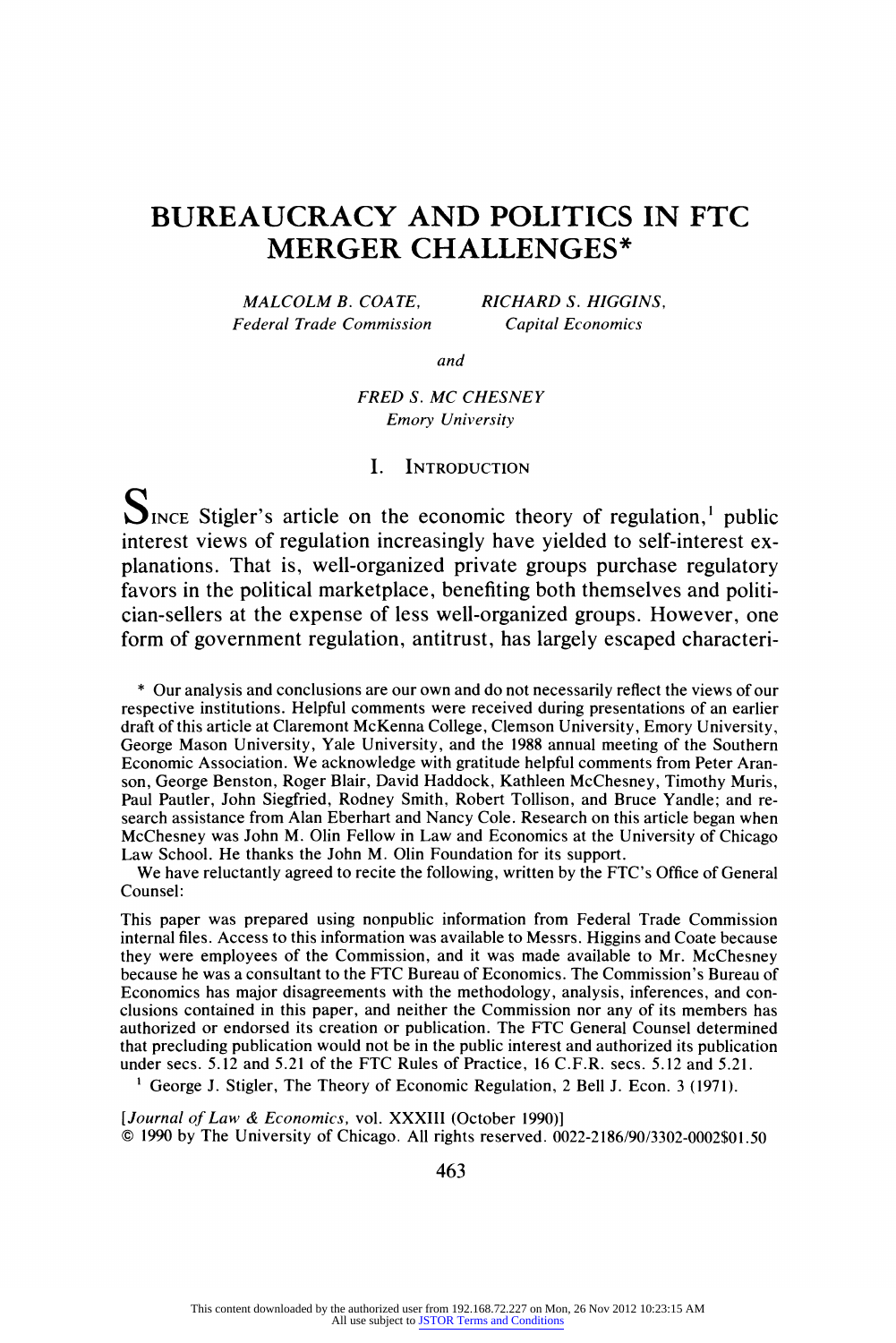**zation as a political, interest-group bargain. "Antitrust is one of the few remaining areas in which it is commonly assumed that government operates in the public interest."2 Stigler himself believes antitrust a rare instance of benevolent regulation.3 Some have tested this claim by examining the cases brought by antitrust authorities but found little evidence that public interest (social welfare) considerations drive antitrust enforcement. However, the alternative hypothesis, that antitrust is a politically driven, private-interest sort of regulation, has also been tested and found to be largely unsupported.** 

**This article joins the debate by examining decisions of the Federal Trade Commission (FTC) to challenge horizontal mergers, using nonpublic data from that agency's files. The FTC does not purport to base its enforcement of merger law on the public interest variables identified by previous authors; rather, the commission's merger enforcement policy focuses on variables specified in the Department of Justice's merger guidelines. All other things equal, the guidelines predictably would play a role in agency determinations to challenge a merger, a hypothesis tested here using the internal FTC data.** 

**Our data also elucidate the separate roles played by FTC lawyers and economists in influencing FTC decisions to challenge mergers. Several studies of the FTC have advanced-but never tested-hypotheses about these two groups within the agency. Lawyers supposedly have greater incentives to initiate cases than do economists, but both lawyers and economists are said to affect agency decisions whether to file a complaint. Those and related hypotheses are also tested here.** 

**Finally, we model antitrust enforcement by the FTC as also influenced, ceteris paribus, by pressure from Congress. This pressure reflects demands from management and labor of companies at risk from reorganization through mergers and takeovers. Although mergers and takeovers are socially beneficial overall, the configuration of winners and losers confronts a politician with asymmetric benefits and costs. Individual share-**

**<sup>2</sup>William F. Shughart II & Robert D. Tollison, The Positive Economics of Antitrust Policy: A Survey Article, 5 Int'l Rev. of Law & Econ. 39, 53 (1985).** 

**<sup>3</sup>Stigler calls the Sherman Act "a public interest law ... in the same sense in which I think having private property, enforcement of contract, and suppression of crime are publicinterest phenomena ... I like the Sherman Act." Thomas Hazlett, Interview with George Stigler, Reason, Jan. 1984, at 46. See also George J. Stigler, The Economic Effects of the Antitrust Laws, 9 J. Law & Econ. 225 (1966). For similarly benign views of the intent (though not effect) of antitrust law, see Robert Bork, The Antitrust Paradox 50-71 (1978). For further discussion of the tenacity of the public interest view of antitrust, see Robert E. McCormick, The Strategic Use of Regulation: A Review of the Literature, in The Political Economy of Regulation: Private Interests in the Regulatory Process 26 (Robert A. Rogowsky & Bruce Yandle eds. 1984).**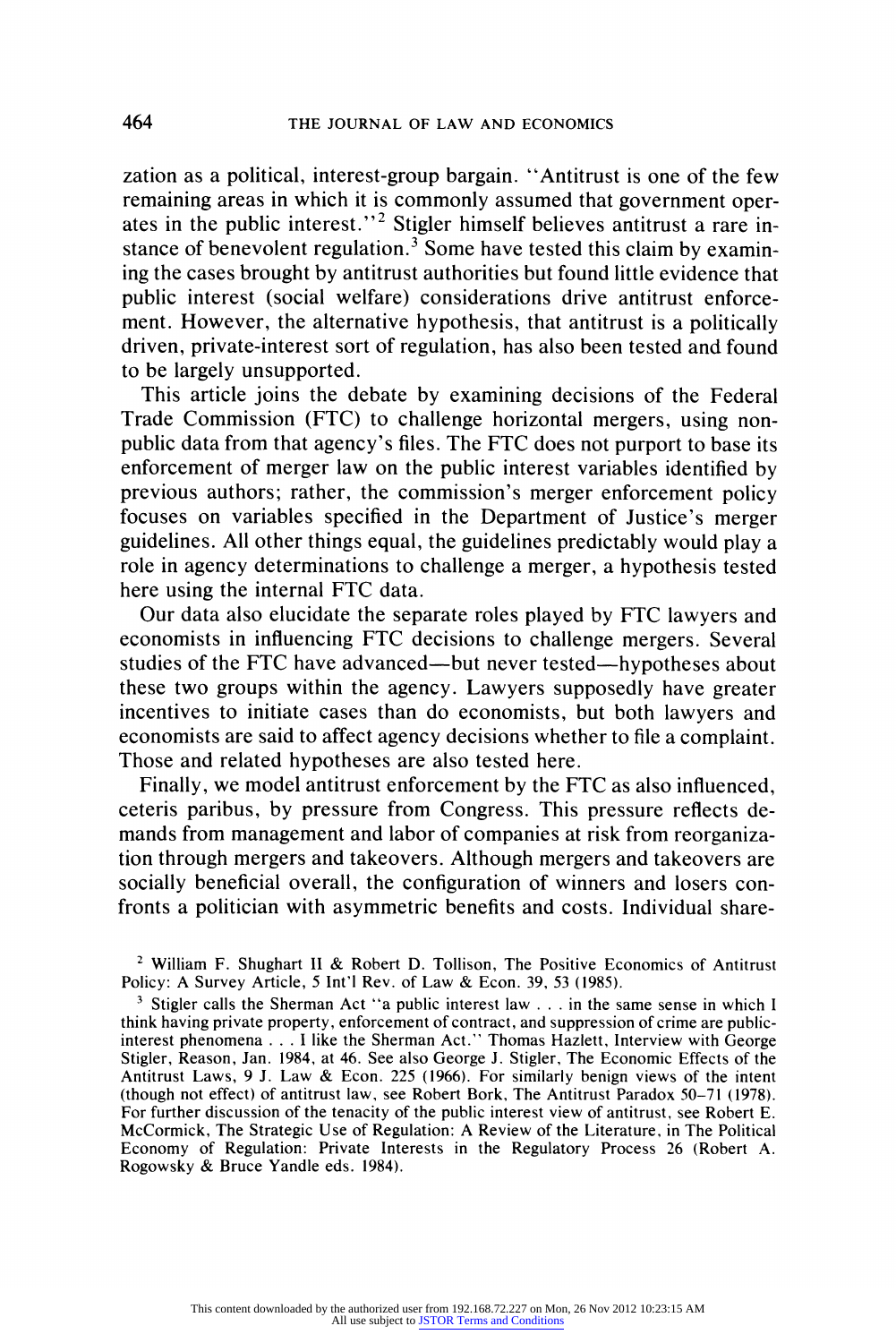**holders who gain are weakly organized and scattered throughout the country; institutional shareholders are too numerous and well diversified to have strong incentives to organize. Management and labor that may lose their jobs or be transferred are better organized and more concentrated in a particular politician's district. An antitrust regime can be useful to a politician in the same way that antitakeover legislation is, avoiding the risk that resources and votes will exit a politician's jurisdiction following completion of a merger.** 

**Section II briefly reviews previous attempts to explain antitrust, then presents an alternative model of bureaucratically and politically directed antitrust enforcement. The FTC is modeled as responsive to (i) the merger guidelines, (ii) internal agreement or disagreement between its own lawyers and economists, and (iii) pressure from politicians seeking to block mergers. Section III tests the model by examining FTC decisions whether to challenge a proposed merger between 1982 and 1986. The model is shown to explain considerably more of antitrust enforcement than has been possible heretofore. High values for the variables identified in the merger guidelines almost guarantee a merger challenge. In addition, congressional pressure on the FTC to block mergers is found to increase significantly the likelihood that the commission will do so.** 

# **II. DETERMINANTS OF ANTITRUST ENFORCEMENT**

# **A. Previous Inquiries**

**Statistical examination of antitrust enforcement began with Posner.4 Building on Posner's data, Long, Schramm, and Tollison (L-S-T) developed a cross-industry model of welfare loss potentially caused by antitrust infractions and examined whether the Justice Department brought more cases in industries where amounts of potential welfare loss were greater.5 They found that welfare loss "played a minor role in explaining antitrust activity .... Much of the explanation of antitrust activity clearly lies outside our model."6** 

**Subsequent work to explain antitrust enforcement in social welfare (public interest) terms has aimed at improving the L-S-T model. Siegfried, for example, ran the L-S-T tests using more disaggregated data and a** 

**<sup>4</sup>Richard A. Posner, A Statistical Study of Antitrust Enforcement, 13 J. Law & Econ. 365 (1970).** 

**<sup>5</sup>William F. Long, Richard Schramm, & Robert Tollison, The Economic Determinants of Antitrust Activity, 16 J. Law & Econ. 351 (1973).** 

**<sup>6</sup>Id. at 361-62.**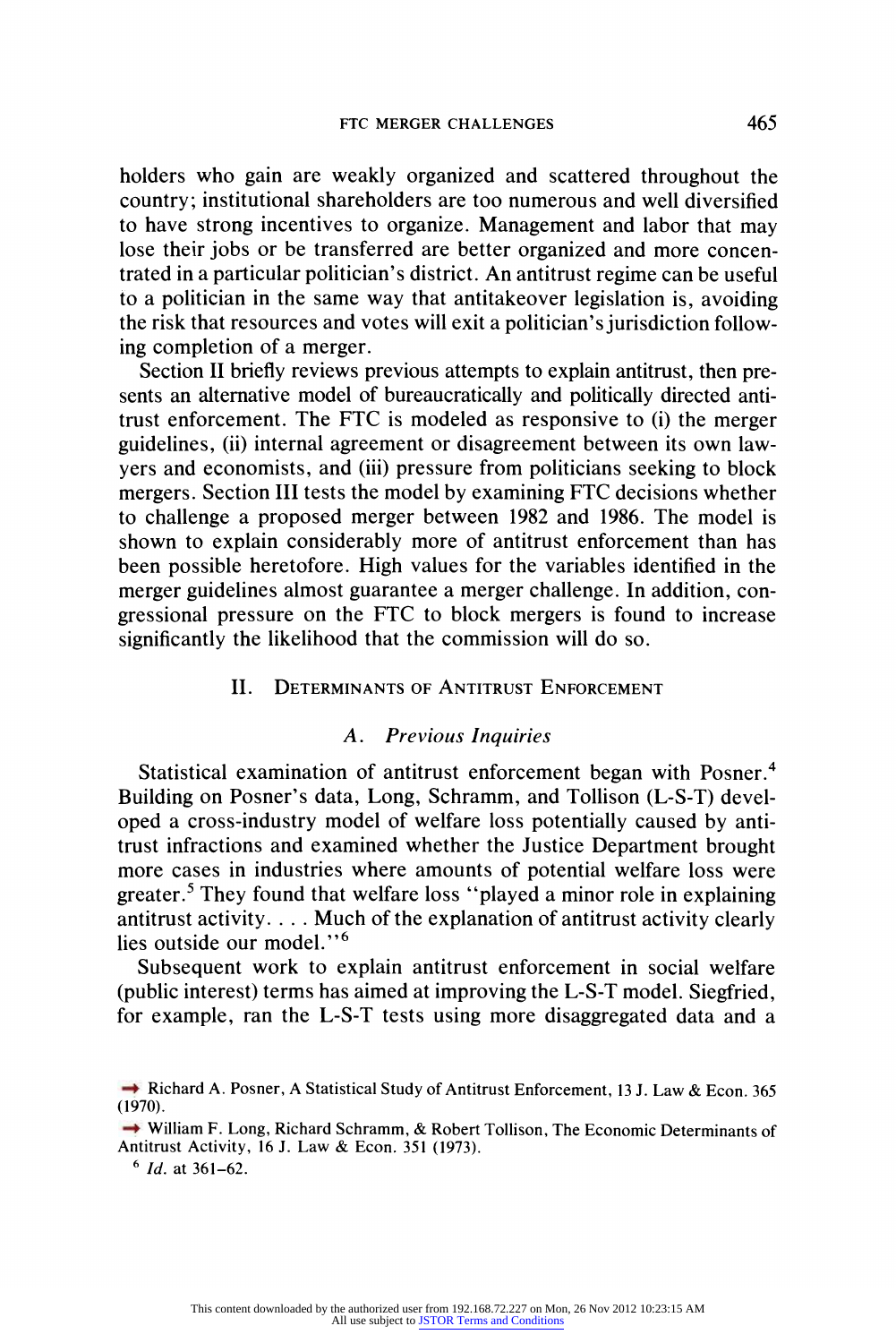**larger sample.7 However, his results were not qualitatively different from the L-S-T results, and they generally explained even less of the Antitrust Division's enforcement activities. When Siegfried altered various L-S-T assumptions, his model's explanatory power fell even further, leading him to conclude that "economic variables have little influence on the Antitrust Division."8 Asch noted difficulties in using industry data of any sort, since antitrust cases are filed against firms, not entire industries.9 Other than the need to focus more on micro (firm) levels of enforcement, however, Asch advanced no particular hypothesis about antitrust. Indeed, he concluded that the "appropriate interpretation" of his empirical results**  was "not entirely clear," even "puzzling."<sup>10</sup>

**Thus, in attempts to predict antitrust enforcement ex ante, the "public interest hypothesis has not been supported by empirical work."11 As an alternative, antitrust has been modeled as an interest-group process akin to other economic regulation, whereby antitrust is used to benefit wellorganized private interests. A priori, the hypothesis is appealing: as attested by current judicial regulation of the telephone industry, antitrust often results in de facto regulatory regimes administered by government agencies and the courts.12 Thus, some studies attempted to locate the** 

**<sup>7</sup>John J. Siegfried, The Determinants of Antitrust Activity, 17 J. Law & Econ. 559 (1975).** 

**8 Id. at 573. Overall, Siegfried concluded that "government is more interested in questions concerning the division of the economic pie than in increasing its total size .... [T]here**  is apparently no consideration of economic benefits in the decision process for allocating **antitrust cases." Id. at 563, 567 (emphasis in original).** 

**9 Peter Asch, The Determinants and Effects of Antitrust Activity, 17 J. Law & Econ. 575 (1975).** 

**10 Id. at 579.** 

<sup>11</sup> Bruce Yandle, Antitrust Actions and the Budgeting Process, 59 Pub. Choice 263 (1988). **Studies of particular areas of enforcement likewise find that antitrust does not increase, and often reduces, economic welfare. Government price-fixing cases apparently target ineffective cartels, rather than successful ones that cause significant economic damage. Howard P. Marvel, Jeffrey M. Netter, & Anthony M. Robinson, Price Fixing and Civil Damages: An Economic Analysis, 40 Stan. L. Rev. 561 (1988). Firms successfuly charged by the government with price-fixing have had lower rates of profitability than a random sample of firms.**  → Peter Asch & Joseph J. Seneca, Is Collusion Profitable? 58 Rev. Econ. & Stat. 1 (1976). **Likewise, mergers challenged by the government are generally not anticompetitive. See, for exami → B. Espen Eckbo & Peggy Wier, Antimerger Policy under the Hart-Scott-Rodino Act: A Reexamination of the Market Power Hypothesis, 28 J. Law & Econ. 119 (1985). Noteworthy also is the considerable evidence that the remedies awarded the government in successful antitrust cases seem not to have achieved stated welfare goals. For example, George A. Hay & Daniel Kelley, An Empirical Survey of Price-Fixing Conspiracies, 17 J.**  Law & Econ. 13 (197→ Kenneth Elzinga, The Antimerger Law: Pyrrhic Victories, 12 J. **Law & Econ. 43 (1969); Robert A. Rogowsky, The Pyrrhic Victories of Section 7: A Political Economy Approach, in Public Choice and Regulation: A View from Inside the Federal Trade Commission (Robert J. Mackay, James C. Miller III, & Bruce Yandle eds. 1987).** 

**<sup>12</sup>For example, Frank Easterbrook, The Limits of Antitrust, 63 Tex. L. Rev. 1, 35 n.72 (1984) (citations omitted): "Many antitrust suits are regulatory. The Department of Justice**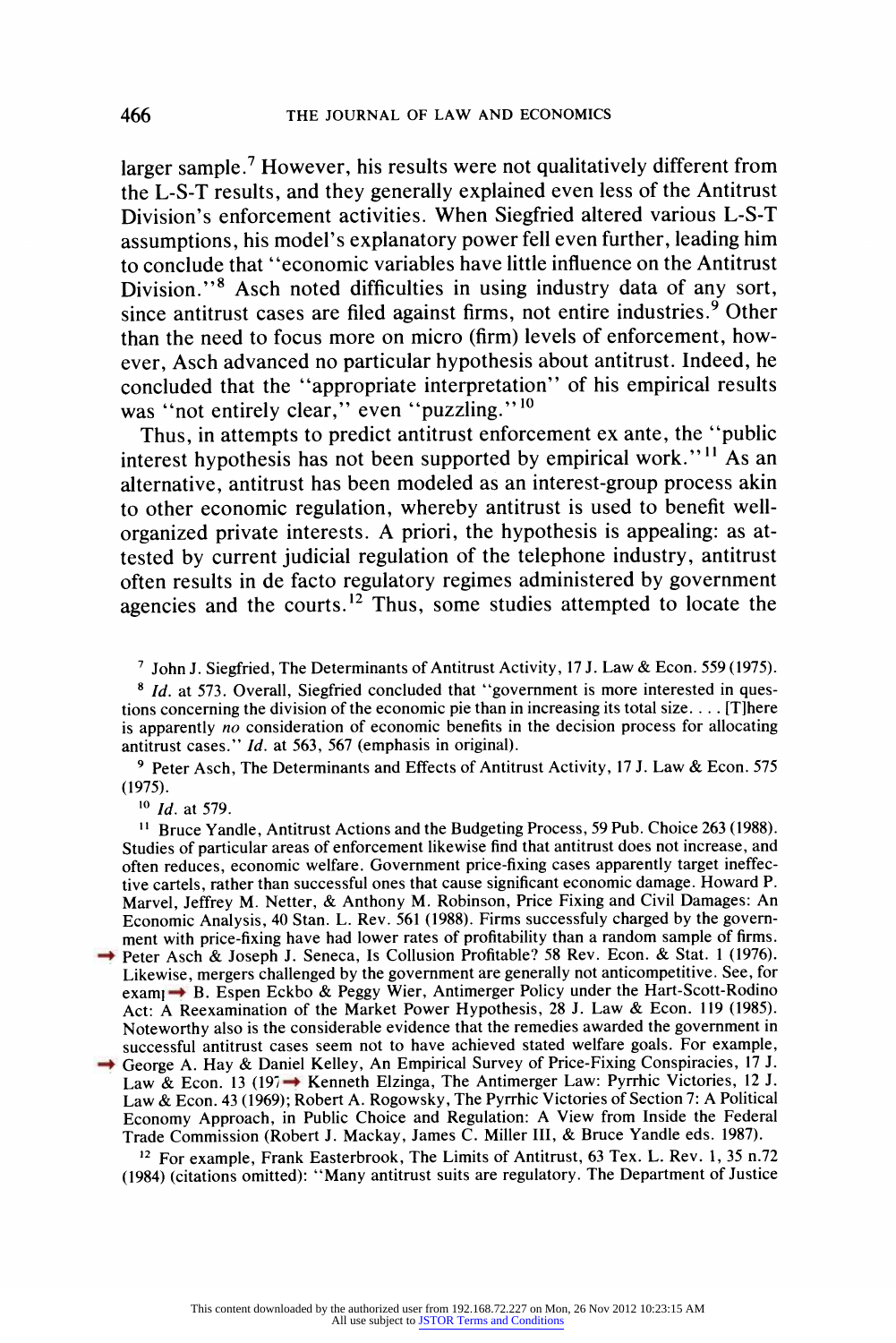**private beneficiaries of antitrust, whose influence (via the political process) could explain the origin and enforcement of the antitrust statutes. Such attempts, notably those of Stigler and of Baxter, also have failed empirically. 3** 

## **B. A Bureaucratic-Political Model of Antitrust Enforcement**

# **1. Bureaucratic Factors**

**There are several likely reasons for the prior models' inability to explain antitrust enforcement. First, prior inquiries have ignored the criteria that the antitrust agencies themselves specify as determining their case selection. With mergers, for example, the Department of Justice and the FTC have officially adhered to written merger guidelines for the past twenty years.14 The more recent guidelines (issued on June 14, 1982, and revised in 1984) define various factors that will increase the likelihood of an antitrust challenge to a merger, including the degree of and change in market concentration (measured by the Herfindahl-Hirschman Index [HHI]), the existence of significant barriers to entry, the likelihood of successful collusion for reasons other than barriers to entry, and the possibility that one firm may be failing. Prior models have not included the merger guidelines criteria as determining antitrust enforcement, perhaps because antitrust enforcers' measures of these variables have not generally been available.15 Our access to internal FTC case files permits** 

**<sup>14</sup>U.S. Dep't of Justice merger guidelines, May 30, 1968. The guidelines were amended in 1982 and 1984. For the text of the 1968, 1982, and 1984 guidelines, plus the FTC's statement that it would give "considerable weight" to Justice's 1982 guidelines, see Section of Antitrust Law, Am. Bar Ass'n, Horizontal Mergers: Law and Policy 264-336 (1986).** 

**used antitrust suits to establish district courts as regulatory agencies over industries in which the Antitrust Division was persuaded that competition was 'unworkable,' but in which the political process had not acted. Approximately 53 antitrust decrees entered through 1979 are regulatory in character. This substantially exceeds the number of industries regulated by statute." See also E. Thomas Sullivan, The Antitrust Division as a Regulatory Agency: An Enforcement Policy in Transition, 64 Wash. U. L. Q. 997 (1986).** 

**<sup>13</sup>George J. Stigler, The Origin of the Sherman Act, 14 J. Legal Stud. 1, 8 (1985). Stigler tested the hypotheses that agrarian and small-business interests account for the origins of federal antitrust law but reported a "failure to find strong evidence for any explanation for the passage of the Sherman Act." Baxter hypothesized that two groups in particular, private antitrust lawyers and smaller firms, stand to gain from greater antitrust enforcement. William F. Baxter, The Political Economy of Antitrust, in The Political Economy of Antitrust (Robert D. Tollison ed. 1980). Discriminating tests of his hypotheses were difficult to identify, and the data Baxter did present were inconclusive.** 

**<sup>15</sup>But see Robert A. Rogowsky, The Justice Department's Merger Guidelines: A Study in the Application of the Rule, 6 Res. L. & Econ. 135 (1984). Rogowsky examined the extent to which the Antitrust Division has followed its merger guidelines, finding that from 1968 to 1981 over 20 percent of the merger cases filed by the government fell below the defined threshold of concentration. Rogowsky did not, however, specify or test a model of enforcement action.**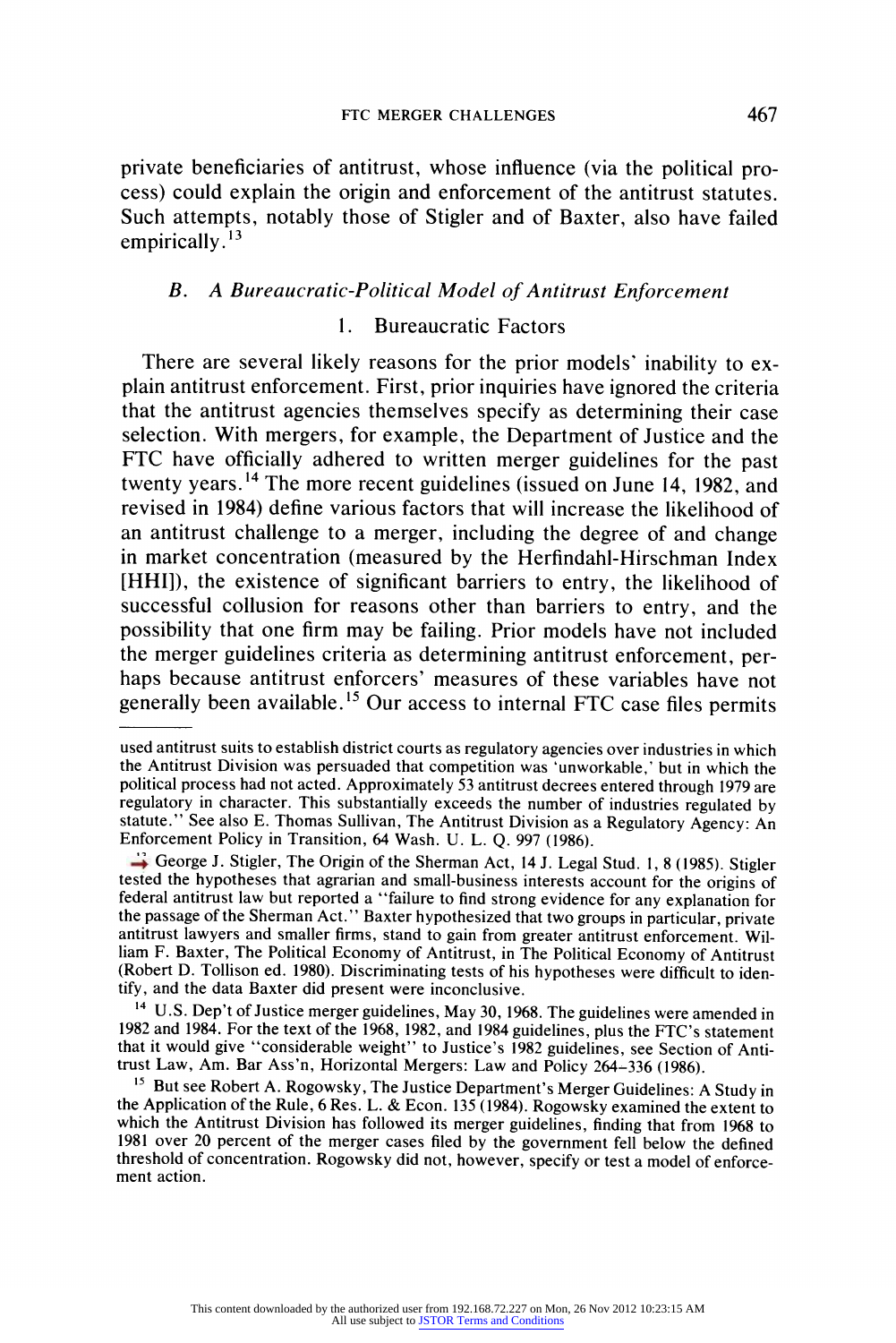**us, however, to determine whether these factors increase the chances of FTC enforcement action.** 

**A second reason for the weak explanatory power of previous models, especially the private-interest models, has been their failure to model the agency decision in terms of the incentives of particular agency personnel. Lawyers and economists face different incentives to bring cases. Attorneys are said to favor more litigation than do economists because court challenges increase lawyers' human capital as litigators and thus raise their subsequent returns in private practice.16 Even in the shorter run, heading a major investigation is required for FTC lawyers to advance to higher government employment grades (which also increase salaries); no such requirement applies to economists. The influence of economists at the FTC has grown considerably, particularly as economists have been named as commissioners and (once) even as chairman of the commission.17 Economists tend to stay longer at the agency instead of using federal experience to build capital for subsequent private employment.** 

**Conflicting incentives will lead to disagreement between lawyers and economists about whether to bring cases, and disagreements will reduce the likelihood of merger challenges. One would hypothesize that the FTC brings more cases when both lawyers and economists agree that the magnitudes of the various factors set out in the merger guidelines have reached worrisome levels. Disagreement among agency personnel as to the desirability of a particular merger challenge, in contrast, probably will reduce the likelihood that a case will be brought.** 

### **2. Political Factors**

**There is another reason for the largely unsuccessful attempts at explaining antitrust enforcement from an interest-group perspective. Those efforts have generally considered only private industries possibly served by antitrust. The likely private beneficiaries from antitrust may, however,** 

**17 For example, Robert A. Katzmann, Regulatory Bureaucracy: The Federal Trade Commission and Antitrust Policy 52-53 (1980).** 

**<sup>16</sup>"The principal attraction of Commission service to lawyers who wish to use it as a steppingstone to private practice lies in the opportunities it affords to gain trial experience. . . It is the experience of trying cases, the more the better, not the social payoff from the litigation, that improves the professional skills and earning prospects of FTC lawyers." Richard A. Posner, The Federal Trade Commission, 37 U. Chi. L. Rev. 47, 86 (1969). Every other study of the FTC agrees. For example, Kenneth W. Clarkson & Timothy J. Muris, Commission Performance, Incentives, and Behavior, in The Federal Trade Commission since 1970: Economic Regulation and Bureaucratic Behavior 300 (Clarkson & Muris eds. 1981). The same incentives are said to motivate antitrust lawyers at the Justice Department. For example, Suzanne Weaver, The Decision to Prosecute: Organization and Public Policy in the Antitrust Division 38-41 (1977).**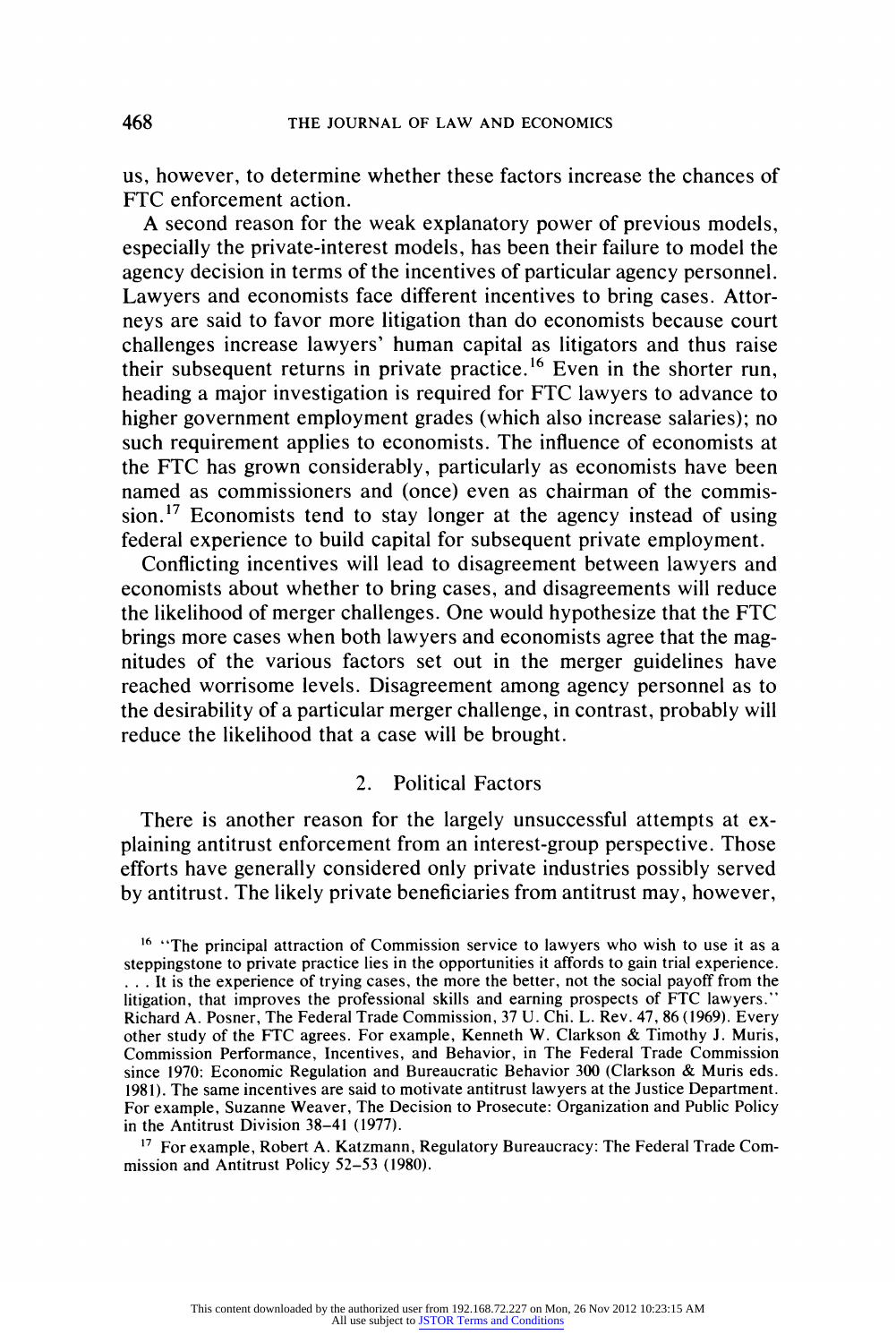**cut across particular industries. Examination of the private winners and losers from mergers, plus the interests of politicians themselves, suggests that merger enforcement would be politically driven by the same groups favoring restriction on corporate takeovers generally.** 

**In a merger, the wealth of shareholders in both firms increases.18 Even the threat of a merger will benefit shareholders of potential target firms if management seeks to operate more efficiently to avoid a takeover. Small shareholders who gain ordinarily are not organized and are geographically dispersed; their small individual holdings give them little incentive to be active politically. Likewise, larger institutional shareholders are too numerous, dispersed, and well diversified to have strong incentives to organize. But with gains to shareholders often come losses to two more concentrated groups, firms' current management and labor. Jobs may be eliminated and offices may be closed or moved, as a result either of the merger or of reorganization to fend off takeover threats. This means that the merger (or threat of merger) of a firm in politicians' home districts or states confronts them (and their management and labor constituents) with concentrated expected costs, while the expected benefits are spread among shareholders nationwide. Imperiled home-district management and labor will value political help to stop the merger; failure to stop it not only will mean the district loses wealth, but politicians may lose votes as jobs are transferred.** 

**Of course, the districts where jobs and offices ultimately are located will benefit, so other politicians may have an incentive to favor a merger. But the particular districts that benefit are more difficult to perceive (more uncertain) ex ante, so potential labor and management beneficiaries have less incentive to press for the merger. Thus, the value of the probable loss to the current district is typically greater than the value of the possible gain to another. The expected costs to losing politicians outweigh the gains to winning politicians, ceteris paribus. To politicians who stand to lose, an antitrust challenge can be beneficial in defeating the attempted merger altogether; at a minimum it will slow down completion of the merger, increasing the likelihood that the parties themselves will call off the proposed arrangement.** 

**In effect, the antitrust system works like private and public antitakeover devices, although the similarities have not been fully appreciated. Privately, target managements can file antitrust actions to repel hostile bidders; they can acquire assets preemptively to increase concen-**

**<sup>18</sup>See generally Michael Jensen & Richard Ruback, The Market for Corporate Control: The Scientific Evidence, 11 J. Fin. Econ. 5, 9-16 (1983), which recites the empirical evidence.**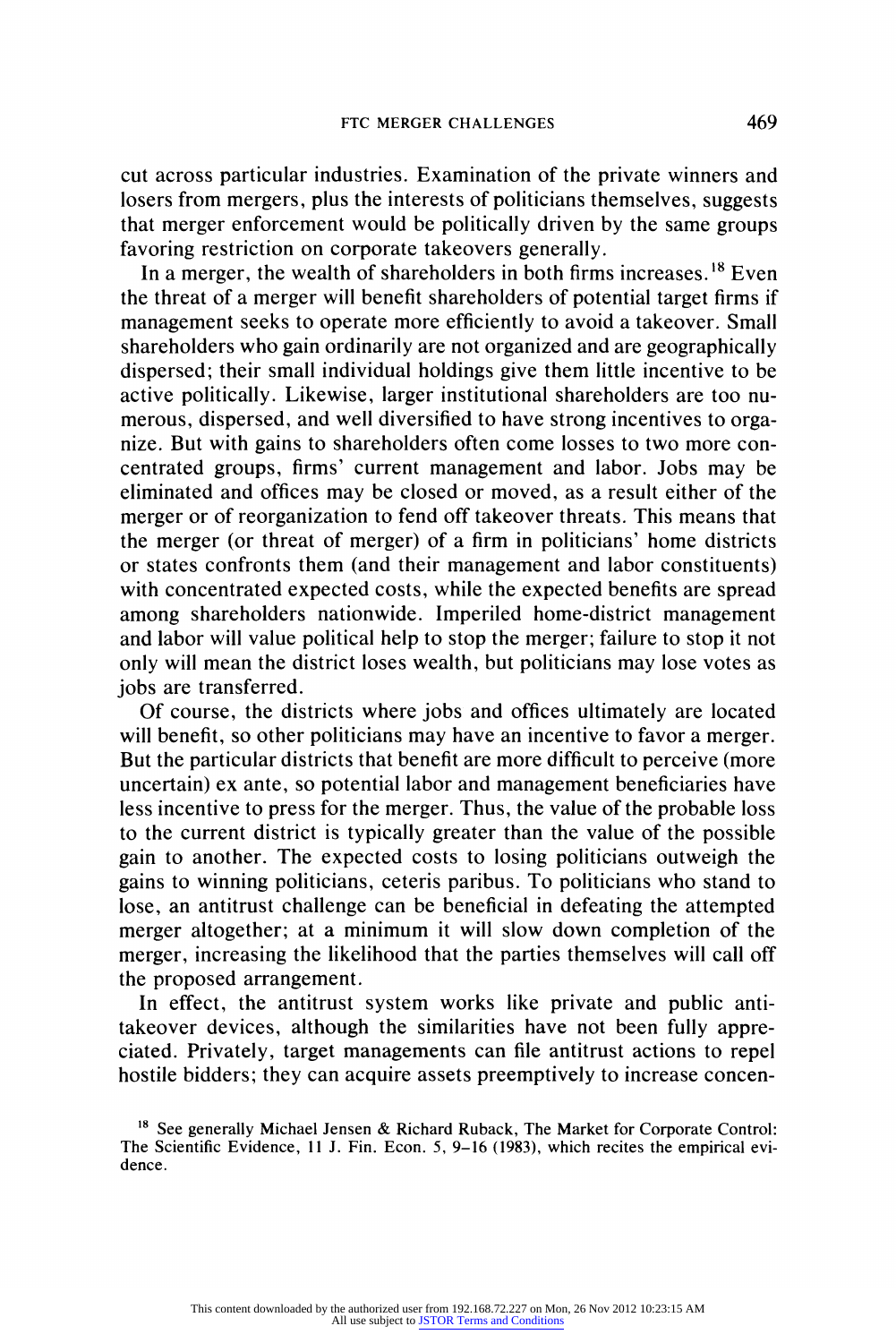**tration levels and so elicit a governmental antitrust challenge to the proposed takeover.19 Under either strategy, antitrust is a close substitute for other private devices (for example, poison pills) to fend off bids.** 

**The public system of antitrust enforcement also works like antitakeover statutes, which have been shown to decrease the number of successful takeovers.20 The Hart-Scott-Rodino (H-S-R) procedure of premerger notification requires that merger partners notify federal antitrust authorities of their proposed merger, then wait for government clearance before completing any deal.2' In essence, therefore, the H-S-R system works like the Williams Act, the principal federal statute regulating takeovers, which requires notification of the Securities and Exchange Commission (SEC) and a mandatory waiting period before tender offers can be completed.22** 

**Political considerations alone will not determine agency decisions. Antitrust enforcers purport to follow the government's merger guidelines in deciding what mergers to challenge, and these also should affect bureaucratic choices. At the margin, however, political demands for enforcement will increase the bureaucratic supply of mergers challenged. There is considerable anecdotal evidence that the FTC commissioners do at times bring pressure for more cases.23 The principal implication of the** 

**<sup>19</sup>For example, Panter v. Marshal Field & Co., 646 F.2d 271 (7th Cir.), cert. denied, 102**  S. Ct. 658 (1981). <sup>{</sup>→ Gregg A. Jarrell, The Wealth Effects of Litigation by Targets: Do **Interests Diverge in a Merge? 28 J. Law & Econ. 151 (1985).** 

**<sup>20</sup>Gregg A. Jarrell & Michael Bradley, The Economic Effects of Federal and State Regulations of Cash Tender Offers, 23 J. Law & Econ. 371 (1980).** 

**<sup>21</sup>The Hart-Scott-Rodino Antitrust Improvements Act of 1976 is codified at 18 U.S.C. sec. 18a et seq.** 

**<sup>22</sup>Just as legislators have proposed extending the Williams Act waiting period, they have also sought to extend H-S-R waiting periods before mergers can be completed. See, for example, H.R. 586 100th Cong. 1st Sess. (Jan. 8, 1987). That bill would require an "economic impact statement" for mergers. It would require (i) notice whether the proposed merger would result in the sale or closing of any facility or termination of its operations, (ii) an estimate of the number of jobs that would be lost, and (iii) an estimate of revenue that would be lost "by each governmental entity in the geographical jurisdiction." H.R. 586, 100th Cong., 1st Sess. sec. 4(b) (2) (1987).** 

**23 In May 1987, the FTC commissioners met to "decide the fate" of the Bureau of Competition director, who was accused of bringing too few cases. "Here Comes the Pendulum," FTC: Watch, May 29, 1987, at 1. "The meeting was scheduled far enough in advance that [BC Director] Zuckerman had time to visit all the Commissioners ... and promise to get the bureau up to speed. According to knowledgeable agency officials, Zuckerman's promises to the Commissioners will require the Competition Bureau to bring on the order of thirty (30) cases in the next six months, an output which would be prodigious by recent standards." Id. at 2. It was subsequently reported that the budget for merger surveillance and thus the number of investigations had increased considerably. "A little direct intervention by the Commissioners," it was concluded, "goes a long way." "Mergers," FTC: Watch, June 26, 1987, at 5.**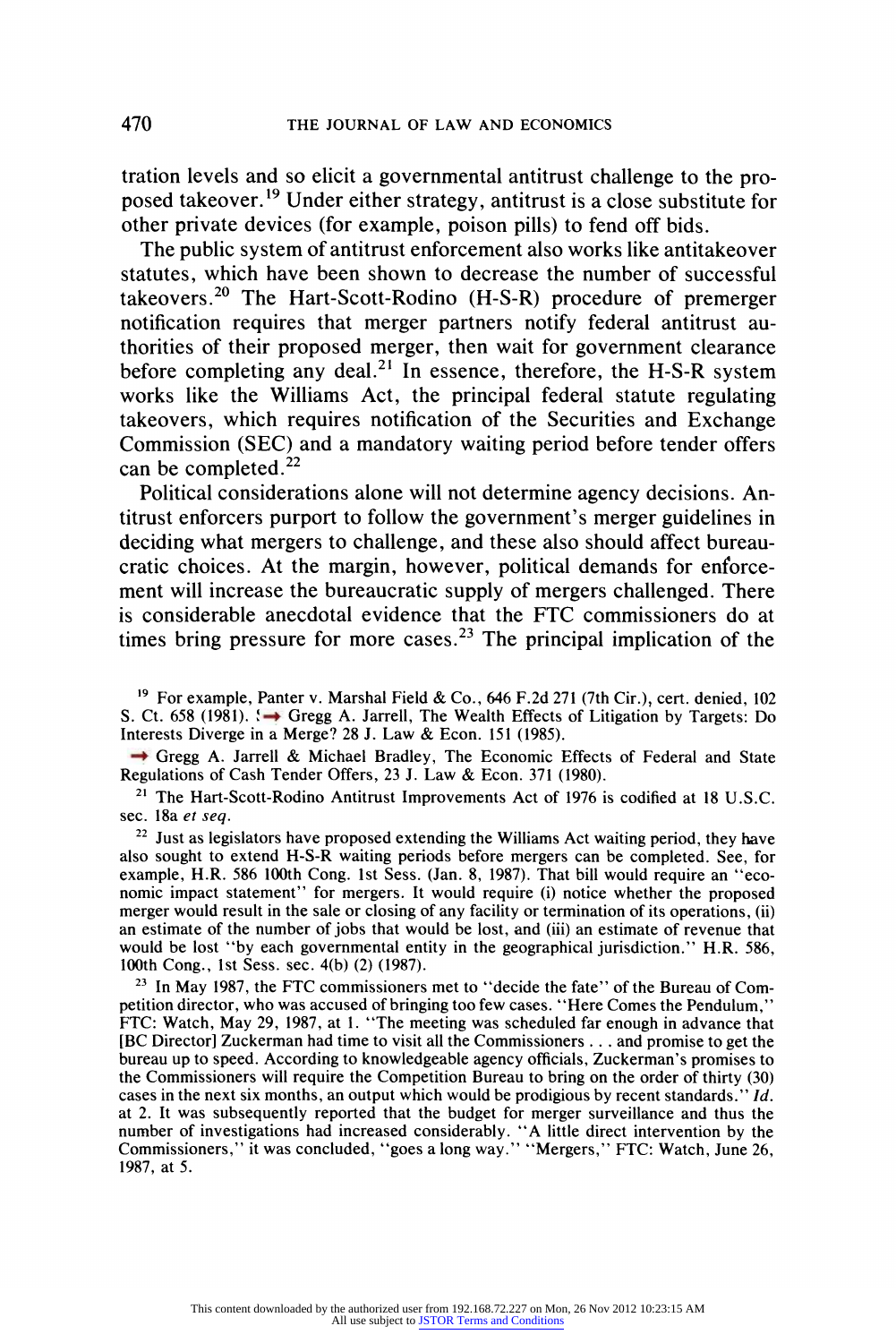**model presented here is that in bringing such pressure, the FTC commissioners respond to politicians' demand for more antitrust cases. This model of antitrust has implications for a more general debate. Many social scientists, including some economists, view administrative agencies as operating with few effective constraints imposed by legislators: this view characterizes many prior studies of the Federal Trade Commission.24 Others argue along the lines of the present hypothesis: that the benefits to politicians of controlling bureaucratic agencies are worth the costs.25 In the end, the issue is an empirical one.** 

## **III. EMPIRICAL EVIDENCE**

**To test the bureaucratic-political model of merger enforcement, we reviewed the internal records associated with all H-S-R "second requests" concerning horizontal mergers issued by the Federal Trade Commission between June 14, 1982 (the date of the new merger guidelines) and January 1, 1987. Second requests obtain the data necessary to evaluate potentially anticompetitive transactions.26 The sample includes seventy commission decisions.27 In forty-three cases, the merger was allowed to** 

**<sup>25</sup>For general discussions and empirical tests, see Barry R. Weingast & Mark J. Moran, Bureaucratic Discretion or Congressional Control? Regulatory Policymaking by the Federal Trade Commission, 91 J. Pol. Econ. 800 (1983); William F. Shughart II, Robert D. Tollison, & Brian L. Goff, Bureaucratic Structure and Congressional Control, 52 So. Econ. J. 962 (1982); Roger L. Faith, Donald R. Leavens, & Robert D. Tollison, Antitrust Pork Barrel, 25 J. Law & Econ. 329 (1982). See also William E. Kovacic, The Federal Trade Commission and Congressional Oversight of Antitrust Enforcement: A Historical Perspective, in Mackay, Miller, & Yandle eds., supra note 11, at 65 (FTC's antitrust enforcement "consistent with, and responsive to, congressional policy preferences"); Posner, supra note 16, at 82-85 (discussing ways politicians can use the FTC to benefit their constituents).** 

**<sup>26</sup>For a description of the Hart-Scott-Rodino procedures, including issuance of "second requests," see, for example, Heublein, Inc. v. FTC, 539 F.Supp. 123, 124-25 (D.D.C. 1982). Following a second request, the FTC staff can dispose of a matter in several ways. The investigation may be closed, based on the staff's concurrence in a recommendation to close, which is subject to reversal by the commission. Alternatively, there may be a recommendation to the commission that a complaint be issued. In this case, the commission votes either to issue a complaint or to close the investigation.** 

**<sup>27</sup>The seventy cases were drawn from the total of 109 H-S-R second requests issued between June 14, 1982, and January 1, 1987. Investigations were dropped from the sample if the merger was vertical (ten cases); the attempted merger was abandoned when the second request was issued, so the FTC's case file lacked information on the relevant variables (eight cases); the transaction was a joint venture, rather than a merger (four cases); the merger received early approval, presumably because the merger raised no serious competitive issues, so the FTC's case file contained insufficient information to be included in the sample (nine cases); the cases had been closed before sufficient information had been included in the files (three cases); or the HHI fell below the lower bound (1000) stated in the guidelines for a challenge (five cases).** 

**<sup>24</sup>For example, Katzmann, supra note 17; Clarkson & Muris, supra note 16.**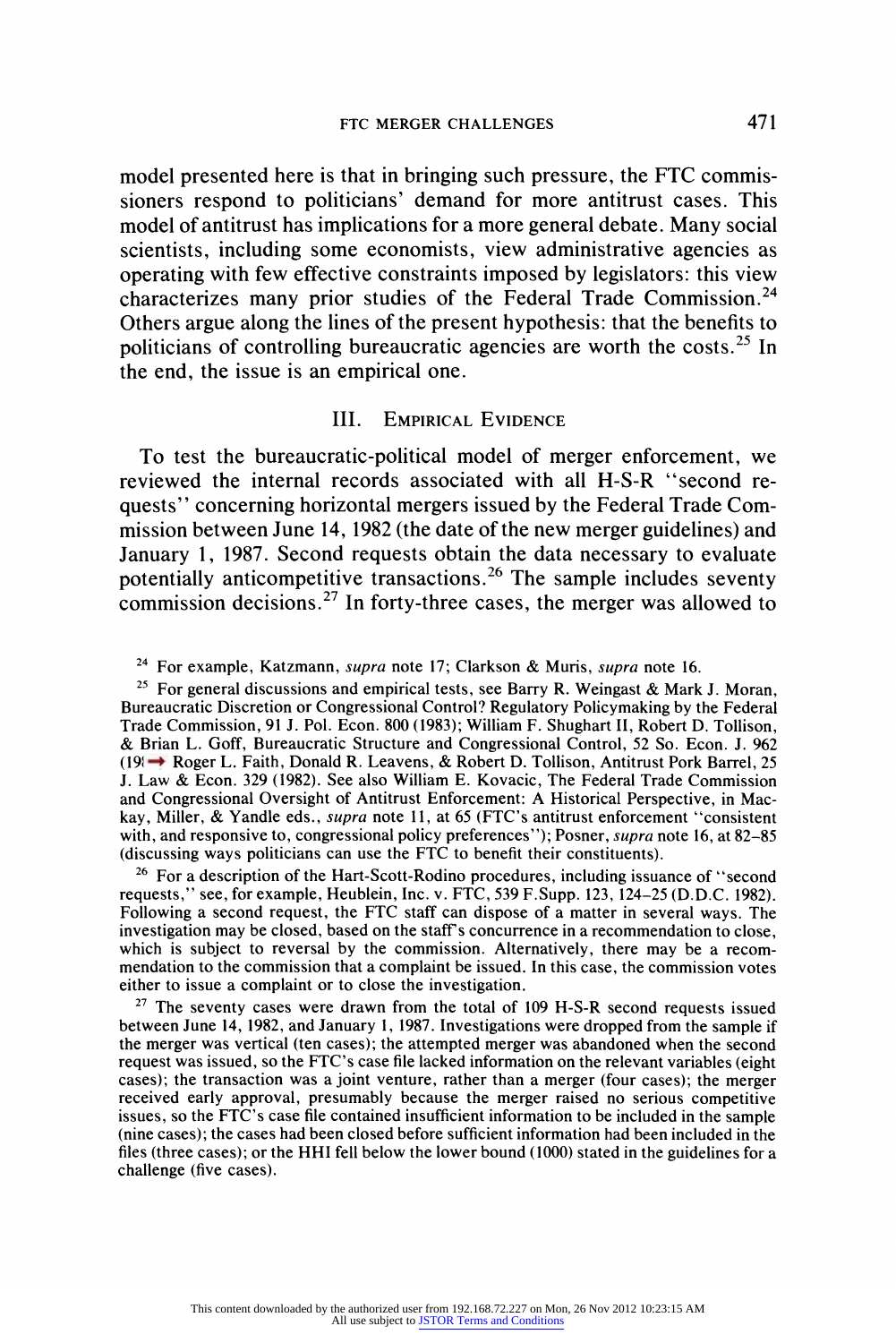**proceed without interference; in the other twenty-seven cases (including those in which the merger was allowed to proceed only following some agreement with the FTC, such as a negotiated divestiture) the commission issued a complaint. Of the twenty-seven complaints issued, the FTC has not lost a case.28** 

# **A. Explanatory Variables**

#### **1. Merger Guidelines Variables**

**The five FTC commissioners vote whether to challenge a merger on the basis of information in formal staff memoranda, which usually are submitted separately by the lawyers of the Bureau of Competition (BC) and the economists of the Bureau of Economics (BE). The files for the seventy proposed mergers prepared for the commission's decisions reveal what each staff believes to characterize the relevant legal and economic considerations about each proposed merger. To distinguish the relative influence of lawyers' and economists' views on the decision to challenge, we identified the separate views of BC and BE as to the principal criteria included in the merger guidelines.29** 

**For each merger, we first noted lawyers' and economists' calculations of the HHI in the relevant industry and the change in the index from the proposed merger. The calculations were translated into two binary variables. The first, for BC, equals one for those mergers where the lawyers argued that the industry HHI exceeded 1800 (making the industry "highly concentrated" under the guidelines) and that the merger would cause at least a fifty-point HHI increase (and so would be deemed "a matter of significant competitive concern" under the guidelines). The second variable, for BE, equals one for cases where the economists argued the HHI was below 1800 or the increase would be less than fifty points. (For mergers involving diversified firms, and so different HHI's for different markets, the highest HHI was used.) Thus, a particular case could have both variables equal to one only if the two bureaus disagreed. Disagreements occur, often when the economists and lawyers define the relevant** 

**<sup>28</sup>Of the twenty-seven complaints issued, twenty-six cases were completed at the time of this writing; in the last one, an administrative ruling in favor of the FTC was still on appeal. As noted, the twenty-seven complaints include cases where the merger was allowed to proceed only subject to some agreement with the commission (such as a divestiture) since complaints must be filed in such cases.** 

**<sup>29</sup>In cases when the director of the Bureau of Competition disagreed with his staff and sided with the Bureau of Economics, the staff position was used here as BC's position on the merger.**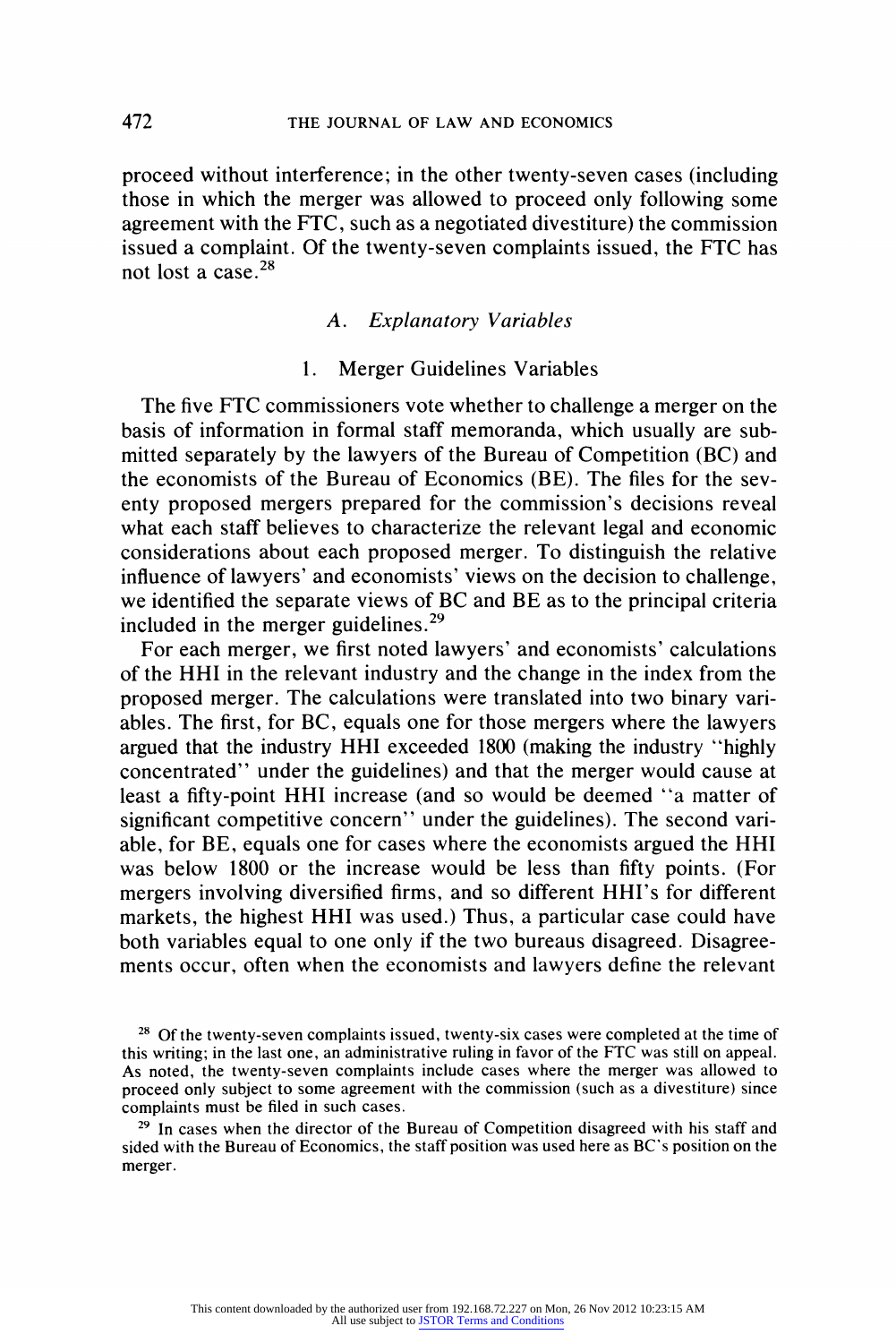market differently.<sup>30</sup> (As would be predicted, this usually happened be**cause lawyers argued for narrower markets than did economists.)** 

**For other variables identified as relevant in the merger guidelines, a similar procedure was followed. For barriers to entry, binary variables for the BC and BE determinations were included. The BC barrier-to-entry variable was coded one when the lawyers claimed significant entry could not occur for at least two years, the period specified in the merger guidelines. The BE barrier variable was assigned the value one when BE found that entry would easily occur within two years. Positive values for both variables again signal disagreement. Ease of collusion was handled the same way, with a dichotomous variable for each bureau. A value of one for the BC variable indicated that the lawyers thought collusion relatively easy, while a one for BE meant the economists thought the opposite. (Zeros for the barrier-to-entry or collusion variables in some cases indicate that the bureau simply did not address the issue.) Finally, where the failing-firm doctrine was cited by BC as applicable, a failing-firm variable was coded one. Ordinarily, the commission views application of the doctrine as a purely legal issue.** 

### **2. Political Variables**

**To measure the effect of politics on each proposed merger, we used two variables. The first provides a proxy for political effect by measuring the amount of news coverage given the merger. Bigger mergers generate greater news coverage. The larger the merger, the more likely it is to result in job losses, plant closings or relocations, revenue losses to local jurisdictions, and thus the likelier it will be to encounter political resistance. Our measure of news coverage, as an indirect measure of the political pressure stemming from a proposed merger, is the count of the number of articles that mentioned the merger in the Wall Street Journal prior to the FTC's decision. Predictably, the commission will respond to pressure brought by better-organized labor and management groups, meaning it will challenge mergers generating more publicity.** 

**Restricting the citations variable to articles before the FTC's merger decision reduces concerns over any problem of simultaneity between the number of articles and the decision whether to challenge the merger; the decision would increase the number of citations afterward. To be sure simultaneity was avoided, the equation was also estimated with the natural logarithm of the total merger bid price substituted for the citation** 

**<sup>30</sup>For the seventy cases in the sample, the two bureaus disagreed about the definition of the relevant market sixteen times.**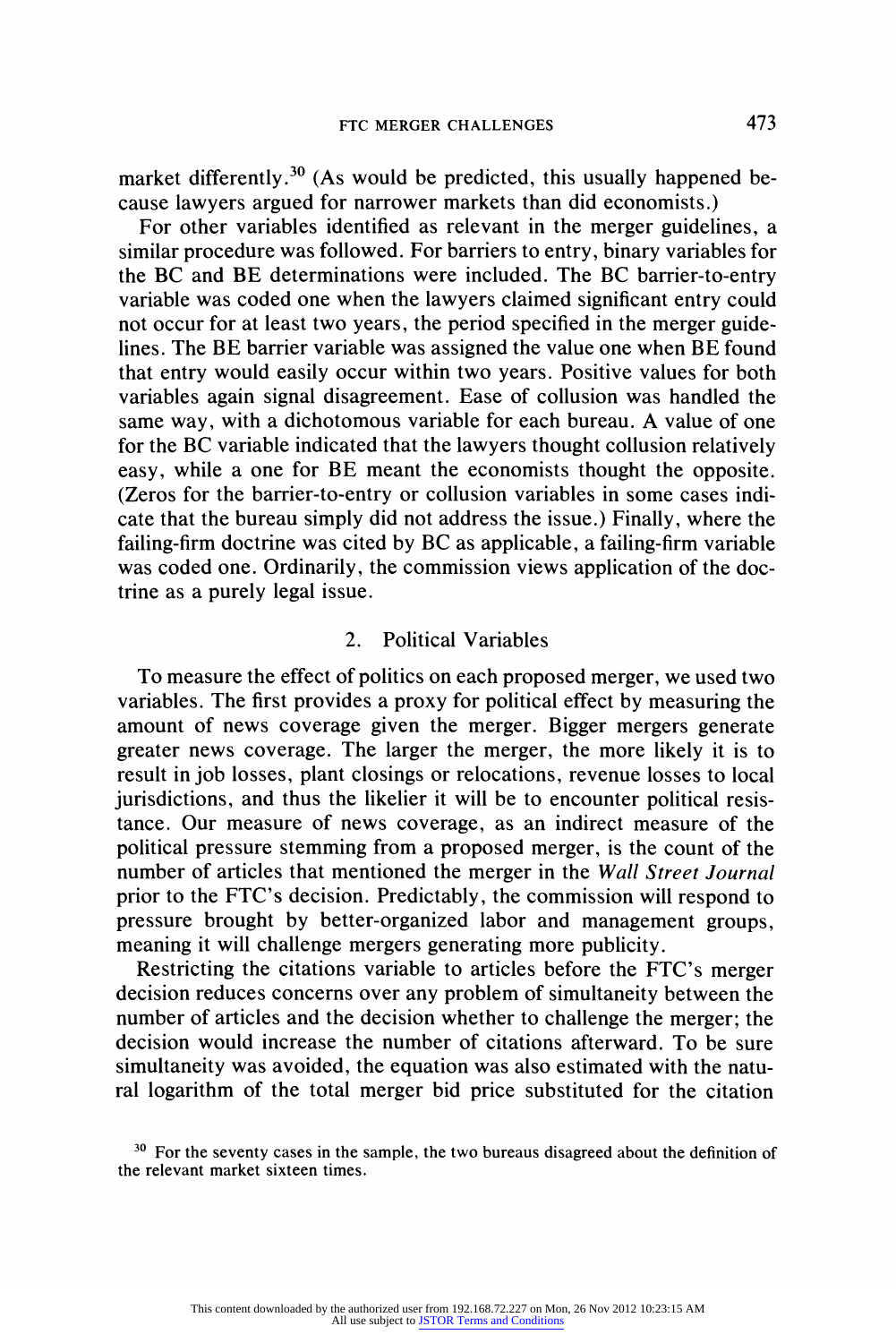**count. Bid price would perform like citations, capturing the potential loss of wealth and jobs in the districts affected and so the expected cost to politicians of letting the merger proceed. Higher bid prices therefore would increase the probability of the FTC's voting to challenge the merger. However, because the FTC vote would not affect the bid price, there is no simultaneity problem.** 

**Political pressure is included more directly in the model by a twelvemonth moving average, centered on the FTC's second request date, of the number of times commissioners or senior (politically appointed) FTC staff were called before congressional committees to testify on their antitrust enforcement records. Calling commissioners and staff to defend their antitrust records is a technique that politicians use frequently to increase amounts of antitrust enforcement. The FTC commissioners and staff prepare "case counts" to show that they are active in investigating cases and filing an acceptable number of complaints. Politicians berate commission**  witnesses when they deem the number of cases brought too low.<sup>31</sup> Indi**vidual congressmen and senators even advocate particular enforcement actions.32 The debate in 1984 over amending the Export Administration Act to ban oil company mergers for five years shows the link between merger enforcement and political interest in local industries. The debate principally concerned job losses in the jurisdictions affected.33 The budget process also reflects congressional desires for more antitrust cases. Antitrust agency budgets are allocated according to the enforcement zeal shown; passage of the Hart-Scott-Rodino Act in 1976 in particular caused a significant increase in antitrust budgets.34** 

**<sup>31</sup>See, for example, Katzmann, supra note 17, at 146, discussing FTC testimony before its appropriations subcommittee: "[One] yardstick that the subcommittee uses in judging how well the commission is performing has to do with case-load statistics."** 

**<sup>32</sup>Id. at 147-60.** 

**33 Yandle summarizes congressional concerns:** 

**The plan for the amendment had been triggered by the 1984 merger attempt of Texaco and Getty Oil Company, which would have been the largest merger in the nation's history. In the unfolding discussion, the senators first expressed grave concern about the inevitable monopoly power ... [and then about] specific details associated with the FTC's antitrust review of the Texaco-Getty merger and the effects of the merger on plant operations in their states. For example, Senator Lautenberg raised as an issue Texaco's Eagle Point refinery in [West Deptford], New Jersey, indicating that 500 jobs and \$1.8 million in local tax revenues were at risk. Senator Dole commented on the potential closing of a refinery in [El] Dorado, Kansas, where 1,000 jobs were at stake. He then indicated that he would "be meeting with officials of Texaco and others who may be able to shed more light on this."** 

**Yandle, supra note 11, at 272.** 

**<sup>34</sup>Id. at 271 (table 3).**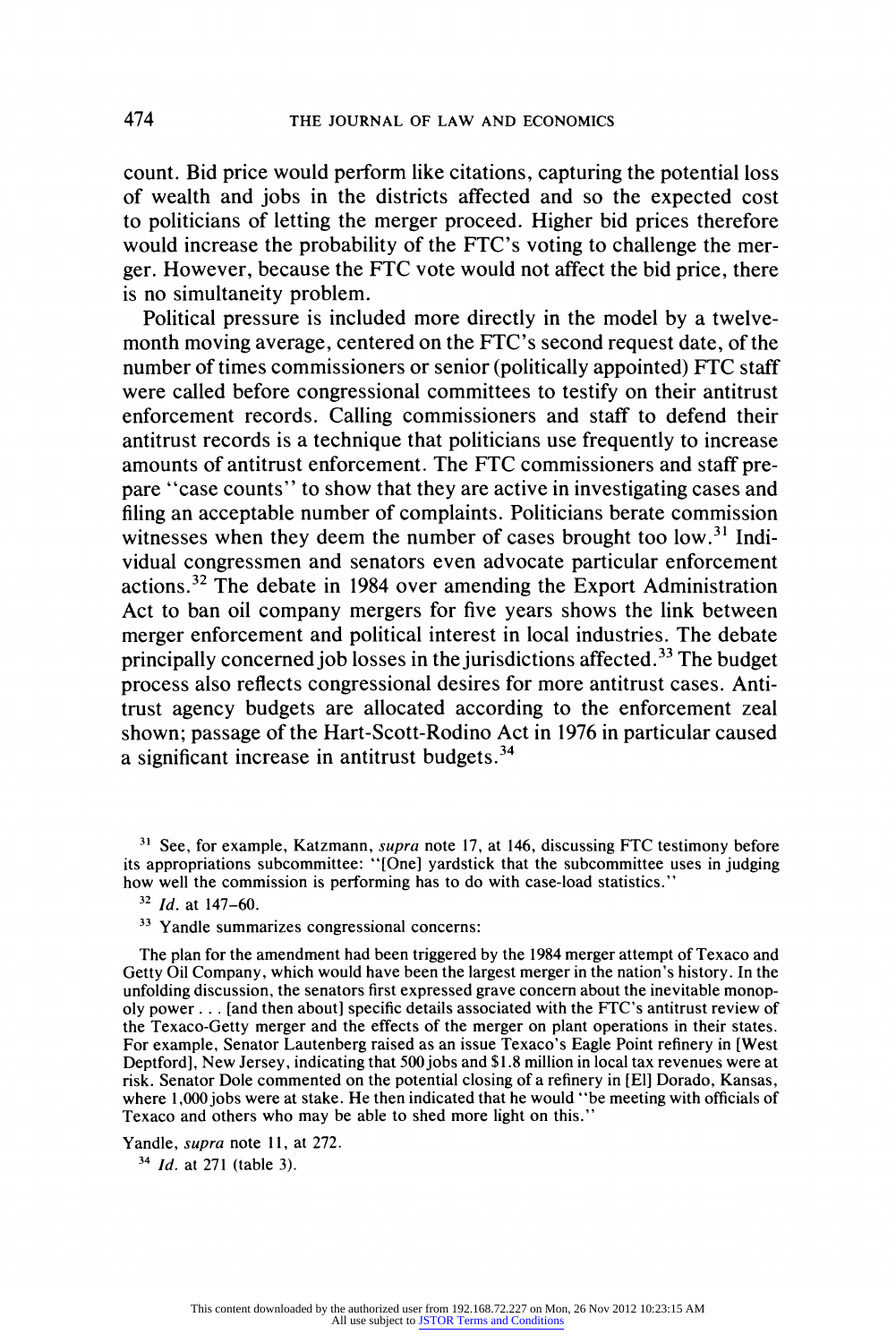#### **FTC MERGER CHALLENGES**

#### **B. The Regression Model**

**We defined a binary dependent variable, VOTE, equal to one when the commission voted a complaint in a case (including cases of divestiture or other negotiated changes in the merging parties' original agreement) and zero when it allowed the merger to proceed as the parties originally agreed. Given the binary dependent variable, we used the Probit model,** 

$$
PROB[VOTE = 1] = F[aX],
$$

**where F is the normal distribution function and aX is a linear combination of the explanatory variables. Table 1 lists the independent variables, their means and standard deviations, and their predicted signs in the regression model.35** 

**The parameter estimates for each explanatory variable are presented in Table 2. All variables have the predicted signs. The coefficients of all but the failing-firm variable are significant at the 10 percent level; most are significant at the 5 percent level. Overall, the model easily passes the chi-square likelihood ratio test, indicating that the explanatory variables significantly influence the probability of a complaint. We note in particu**lar that the pseudo- $R^2$  computed from the likelihood statistic suggests that **the model explains about half the variance in the dependent variable,36 much more than previous studies of antitrust enforcement have been able to explain.** 

**<sup>35</sup>The variable for congressional appearances, the effect of which is tested here, includes only hearings in which antitrust (rather than the FTC's consumer protection functions) was the subject. The means and standard deviations of BEBARLO and BECOLLO are identical, but this is coincidence. BECOLLO measures BE's assessment of the ease of collusion for reasons other than barriers to entry; the evaluation of entry barriers is captured by BEBARLO. The Pearson coefficient of correlation between the two variables (.11) is insignificant. Indeed, the correlations between the different merger guidelines variables for each bureau are generally insignificant. For the Bureau of Competition, the correlation coefficients are:** 

|                 | <b>BCHERFHI</b> | <b>BCBARHI</b> |
|-----------------|-----------------|----------------|
| <b>BCHERFHI</b> |                 |                |
| <b>BCBARHI</b>  | .02             |                |
| BCCOLHI         | . 18            | .28            |
|                 |                 |                |

**The coefficients for the Bureau of Economics are:** 

|                 | <b>BEHERFLO</b> | <b>BEBARLO</b> |
|-----------------|-----------------|----------------|
| <b>BEHERFLO</b> |                 |                |
| <b>BEBARLO</b>  | .04             |                |
| BECOLHI         | $-.02$          | .11            |
|                 |                 |                |

**Thus the data indicate that the individual variables identified by the merger guidelines are evaluated on their own separate merits.** 

**36 R. Carter Hill, George G. Judge, William E. Griffith, Helmut Lutkepohl, & Tsoung-Chao Lee, The Theory and Practice of Econometrics 767 (1985).**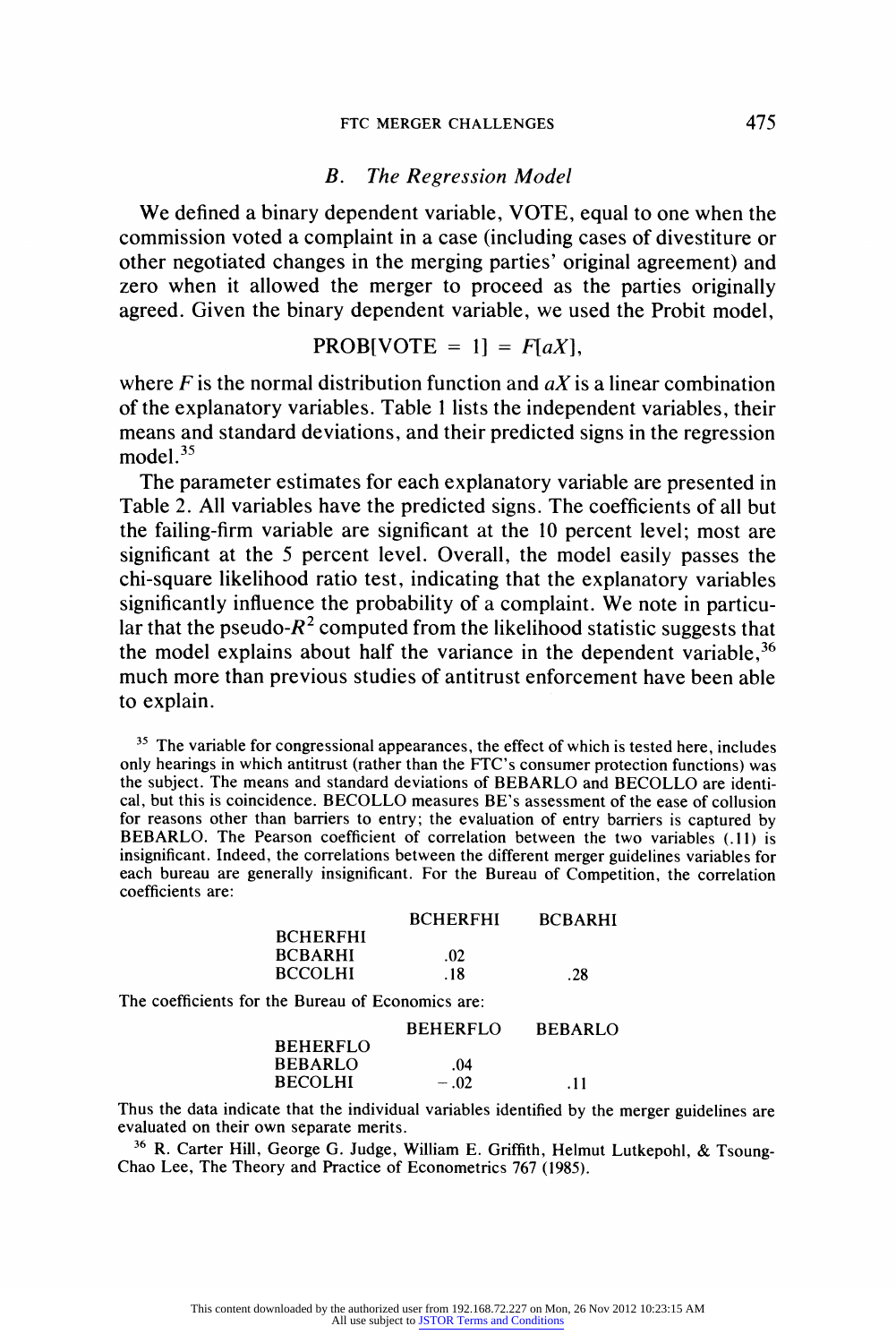#### **TABLE 1**

**SUMMARY AND PREDICTED SIGN OF REGRESSION MODEL INDEPENDENT VARIABLES** 

| Name            | Definition                         | Mean | Standard<br>Deviation | Predicted<br>Sign |
|-----------------|------------------------------------|------|-----------------------|-------------------|
| <b>BCHERFHI</b> | One if BC claims $HHI > 1800$ and  |      |                       |                   |
|                 | change $> 50$ , zero otherwise.    | .714 | .455                  | $^{+}$            |
| <b>BEHERFLO</b> | One if BE claims that $HHI < 1800$ |      |                       |                   |
|                 | or change $<$ 50, zero otherwise.  | .429 | .498                  |                   |
| <b>BCBARHI</b>  | One if BC claims barriers to entry |      |                       |                   |
|                 | high, zero otherwise.              | .814 | .392                  | $^{+}$            |
| <b>BEBARLO</b>  | One if BE claims barriers to entry |      |                       |                   |
|                 | low, zero otherwise.               | .343 | .478                  |                   |
| <b>BCCOLHI</b>  | One if BC claims industry condu-   |      |                       |                   |
|                 | cive to collusion, zero otherwise. | .443 | .500                  | $+$               |
| <b>BECOLLO</b>  | One if BE claims industry not con- |      |                       |                   |
|                 | ducive to collusion, zero other-   |      |                       |                   |
|                 | wise.                              | .343 | .478                  |                   |
| <b>FAILFIRM</b> | One if BC claims failing-firm doc- |      |                       |                   |
|                 | trine applicable, zero otherwise.  | .057 | .234                  |                   |
| <b>CITES</b>    | Number of articles mentioning mer- |      |                       |                   |
|                 | ger in Wall Street Journal before  |      |                       |                   |
|                 | FTC decision                       | 2.57 | 4.84                  | $\overline{+}$    |
| <b>HEARINGS</b> | Twelve-month moving average of     |      |                       |                   |
|                 | FTC or political staff testimony   |      |                       |                   |
|                 | before Congress.                   | 5.83 | 3.61                  | $^{+}$            |

## **1. Political Influences**

**The coefficient estimates for the two variables measuring political pressure, CITES and HEARINGS, lead us to conclude that the commission does respond to political considerations, ceteris paribus. A chi-square test shows that the two variables are jointly significant at the 1 percent level. Using the point estimates of the regression coefficients and evaluating the derivative of the normal distribution function at the mean values of the independent variables, we can calculate the marginal effects of the political variables on the probability that the commission will vote to seek a complaint. The marginal Wall Street Journal story raises the probability of a challenge 4.7 percentage points, and one additional congressional hearing raises the probability of a merger challenge by 4.2 percentage points. Thus, commission decisions are significantly influenced by political concerns. Reestimating the equation with the log of the total merger bid price substituted for CITES yields results qualitatively the same as those in Table 2; all coefficients retain the same signs, and all that are**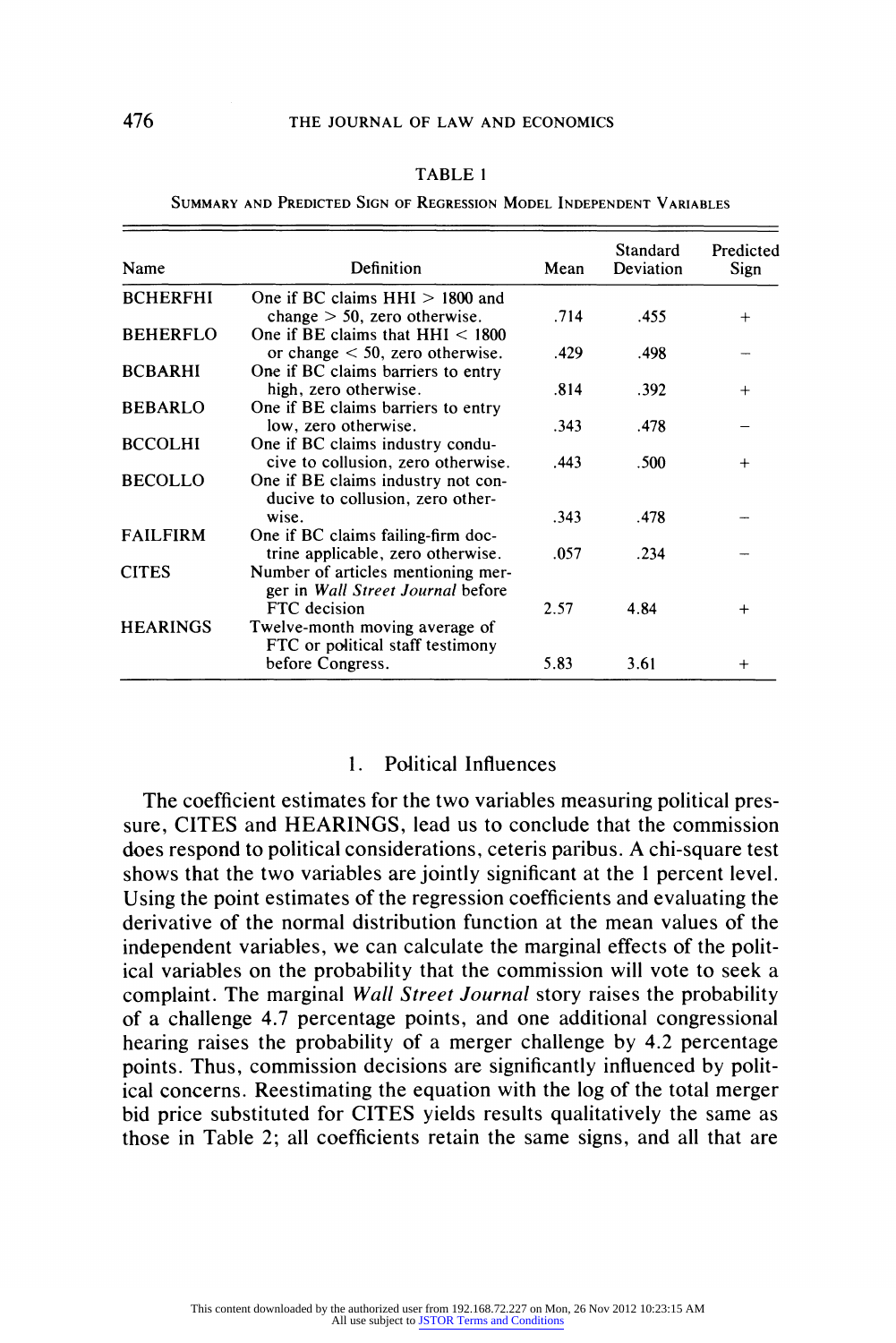| Variable              | Coefficient          |  |  |  |
|-----------------------|----------------------|--|--|--|
| <b>BCHERFHI</b>       | $1.11**$             |  |  |  |
|                       | (1.53)               |  |  |  |
| <b>BEHERFLO</b>       | $-.962**$            |  |  |  |
|                       | $(-1.65)$            |  |  |  |
| <b>BCBARHI</b>        | $1.84*$              |  |  |  |
|                       | (1.85)               |  |  |  |
| <b>BEBARLO</b>        | $-.880**$            |  |  |  |
|                       | $(-1.58)$            |  |  |  |
| <b>BCCOLHI</b>        | $1.65*$              |  |  |  |
| <b>BECOLLO</b>        | (3.16)               |  |  |  |
|                       | $-.880*$             |  |  |  |
| <b>FAILFIRM</b>       | $(-1.83)$<br>$-4.33$ |  |  |  |
|                       | $(-.01)$             |  |  |  |
| <b>CITES</b>          | $.169*$              |  |  |  |
|                       | (1.82)               |  |  |  |
| <b>HEARINGS</b>       | $.151*$              |  |  |  |
|                       | (1.71)               |  |  |  |
|                       |                      |  |  |  |
| Constant              | $-4.01*$             |  |  |  |
|                       | $(-2.47)$            |  |  |  |
| Likelihood ratio test | $46.3*$              |  |  |  |
| Pseudo- $R^2$         | .497                 |  |  |  |

|  | ı<br>. .<br>ı |  |  |
|--|---------------|--|--|
|--|---------------|--|--|

**PROBIT REGRESSION PARAMETERS** 

NOTE.--t-statistics are in parentheses.<br>\* Significant at the .05 level.

**\* Significant at the .10 level.** 

**statistically significant remain so except the HHI variables, whose significance falls to just below 10 percent.37** 

**The political variables may understate the FTC's overall susceptibility** 

**37 The estimated equation (with the absolute value of t-statistics in parentheses) was the following:** 

**VOTE =**  $-3.96 + .832$  **(BCHERFHI) - .717 (BEHERFLO) + 1.39 (BCBARHI)**  $(1.24)$  (1.27)  $(1.65)$  $(2.44)$   $(1.21)$ **- .957 (BEBARLO) + 1.42 (BCCOLHI)-.916 (BECOLLO)**   $(2.85)$  $-4.47$  (FAILFIRM) + .234 (PRICE) + .130 (HEARINGS) + u,  $(0.01)$   $(1.51)$   $(1.57)$  $(1.51)$ 

**with PRICE (in millions of dollars) representing the logarithm of the merger bid price. (PRICE has a mean of 4.98 and standard deviation of 1.69.)**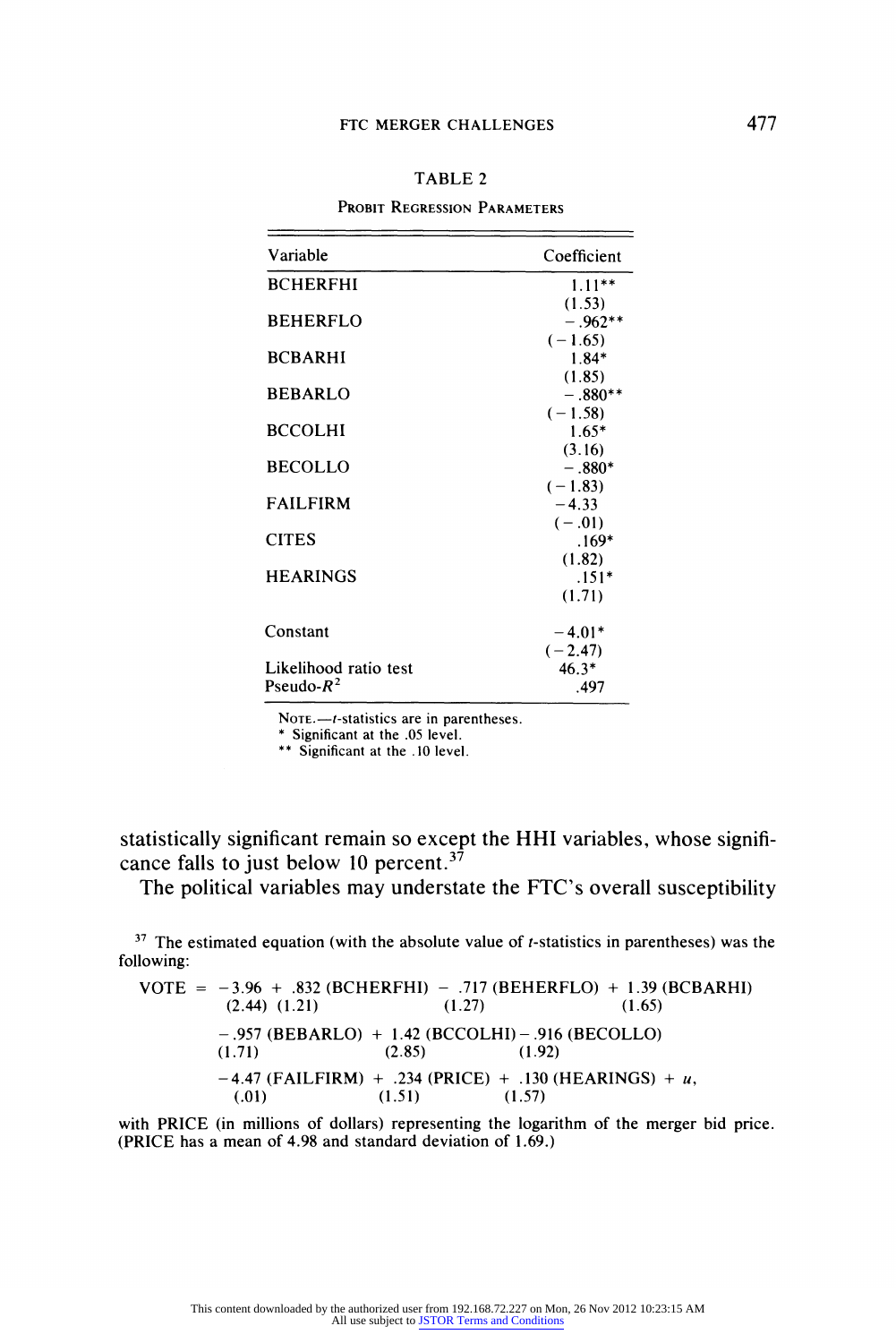**to political considerations. The sample does not include attempts to merge that would have occurred but for parties' perception that merger would be unacceptable politically. Data availability and measurement difficulties also preclude inclusion of a full set of political variables, so some of the unexplained variation in the dependent variable may have a political basis. Moreover, if Congress influences the bureaucratic decision to challenge mergers after development of the merger guidelines, it would also influence the bureaucratic decisions reflected in the guidelines themselves. If antitrust enforcers were to announce enforcement criteria promising fewer cases than Congress found acceptable, enforcers would be made to alter the guidelines. Mindful of this possibility, officials would adjust the criteria: for example, congressional influence would cause concentration ratios triggering second requests to be set lower than would otherwise be the case. The tests here cannot capture any political influence that affected the guidelines themselves.** 

**Finally, BC staff legal analysis may itself include responses to political pressure. That is, factual findings presented to the commission may already reflect political choices made at the subcommission level. To test this hypothesis, we modeled the BC staff recommendation as a function of the two political variables and of BE's reading of the economic variables. The political variables were individually and jointly insignificant, however.38 Thus, commission responsiveness to political influences appears to reside at the level of the commissioners themselves, not at the staff level.** 

### **2. Bureaucratic Influence**

**Merger Guidelines Variables. The evidence on bureaucratically interpreted guidelines factors also supports our hypotheses. A claim by BC that the HHI, difficulty of entry, or ease of collusion is worrisome would increase the likelihood of commission action, ceteris paribus. Likewise,** 

<sup>38</sup> The estimated equation (with the absolute value of *t*-statistics in parentheses) was the **following:** 

|                   |        | $BCCHOICE = .627 - 1.04$ (BEHERFLO) - .831 (BEBARLO) - .113 (BECOLLO) |  |
|-------------------|--------|-----------------------------------------------------------------------|--|
| $(1.56)$ $(2.72)$ | (2.26) | (.32)                                                                 |  |
|                   |        | $-5.75$ (FAILFIRM) + .0321 (CITES) + .0426 (HEARINGS) + u.            |  |
| (.01)             | (.81)  | (.78)                                                                 |  |

**where BCCHOICE is the choice of the Bureau of Competition to favor the FTC's challeng**ing the merger (BCCHOICE = 1) or allowing the merger to proceed (BCCHOICE =  $\ddot{\text{o}}$ ). **While the political variables have no significant influence on BC's choice, BE's evaluation of the concentration index (BEHERFLO) and of the possible existence of barriers of entry (BEBARLO) are highly significant predictors of BC's decision.**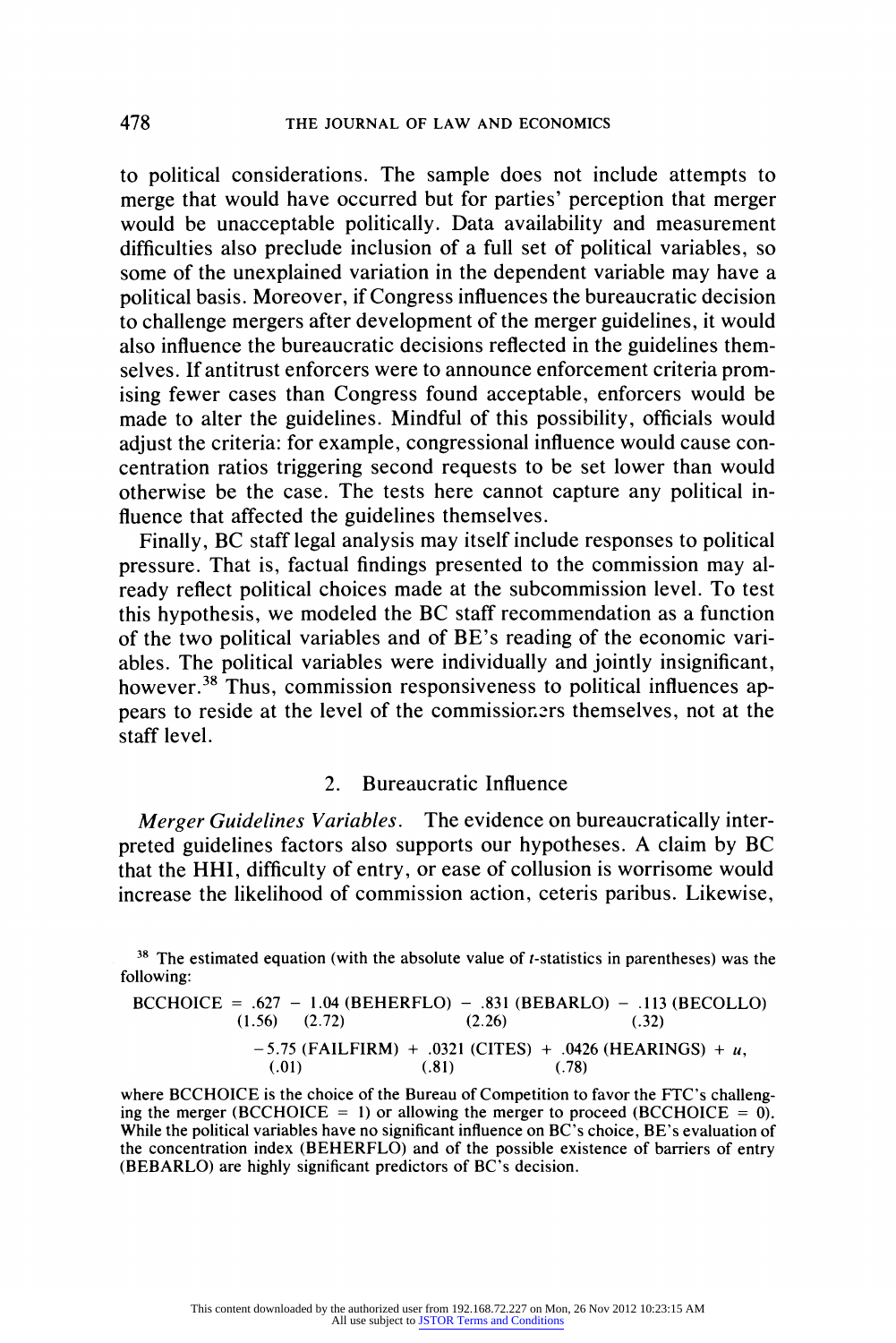**BE claims that the HHI, ease of entry, or difficulty of collusion do not justify challenging a merger would reduce the likelihood that the commission would vote to challenge. A chi-square test indicates that the three economic variables as interpreted by BC are jointly significant at the 1 percent level, as are the same variables as interpreted by BE.** 

**With the political variables held constant at their means, the equation as estimated in Table 2 can be used to estimate more precisely the relative importance of the merger guidelines criteria. When BC and BE agree that the HHI, entry barriers, and likelihood of collusion are all high, there is a 97 percent probability that the FTC will challenge a merger.39 If both bureaus agree that entry barriers and likelihood of collusion are high, but that the HHI is not high, the probability of a challenge falls to 43 percent. The HHI is apparently the least important of the three guidelines factors, however. If the bureaus agree that entry barriers are low while the two other factors are high, the probability of a challenge falls to 21 percent. If the likelihood of collusion is agreed to be low even when the other two factors are thought to be high, the probability of a challenge is only 27 percent. The role of concentration ratios in FTC thinking, at least during the period studied, appears smaller than other considerations.40** 

**Table 2 also shows, however, that within the two bureaus the three merger guidelines variables may be of equal importance. Although there is no reason a priori to believe that all factors would count equally, little empirical difference appears in the size of the coefficients for the HHI, entry barriers, and ease of collusion as the FTC economists reckon them. Only the coefficient for BC evaluation of the HHI is appreciably less (1.11) than those for entry barriers (1.84) and ease of collusion (1.65), and this result is not statistically significant.** 

**A chi-square test indicates that one cannot reject the null hypothesis that within each bureau all guidelines factors are weighted equally. The same test shows, however, that the factors are weighted differently between the two bureaus.4' It will prove useful below to reestimate the** 

**<sup>40</sup>The differences are suggestive but not statistically significant; the confidence intervals surrounding the point estimates contain the other point estimates.** 

**<sup>41</sup>To test this hypothesis, the equation was estimated with only one composite variable. The computed chi-square test statistic was 3.06.** 

**<sup>39</sup>The probability is computed by first finding the value of the linear expression estimated in Table 2 at the mean values of the political variables and then incorporating the different assumptions about the BC and BE evaluations of the merger guideline factors (HHI, entry barriers, and likelihood of collusion). The failing-firm variable, insignificant in Table 2, is assumed to be zero. Next, based on a standardized-normal distribution table, the probability corresponding to the particular value of the linear expression is recorded. The same procedure is used to derive other probabilities discussed here based on Table 2. The reader can calculate probabilities of a merger challenge for merger guideline assumptions not discussed by using the data in Table 2 and a standardized-normal table.**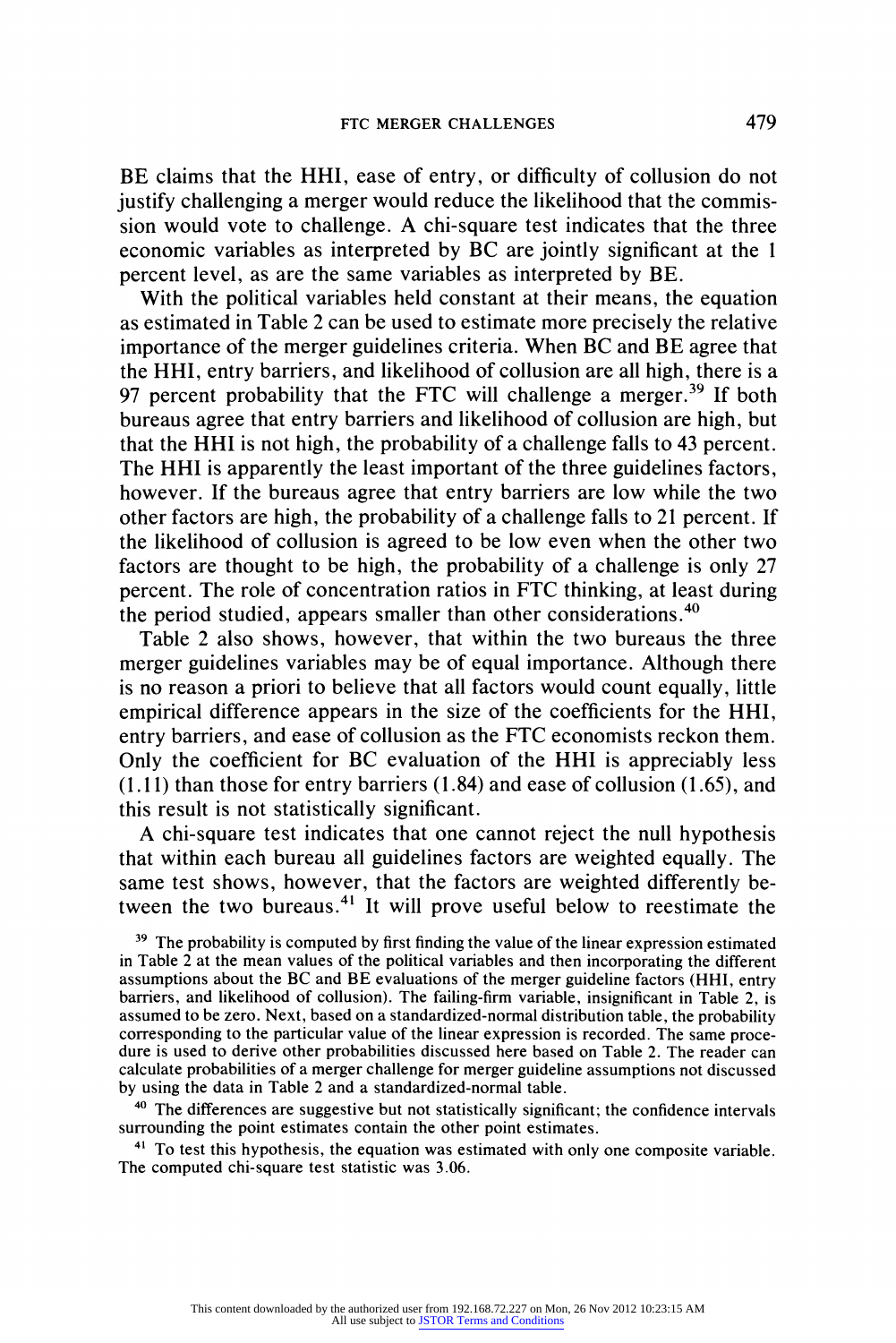**equation shown in Table 2 on the assumption that each bureau weights the three guidelines factors the same. Two composite variables, BC and BE, were constructed to measure the sum of each bureau's dummies for the three merger guidelines factors. The reestimated model (with absolute t-values in parentheses) is** 

\n
$$
\text{VOTE} = -4.17 + 1.56 \, (\text{BC}) - .85 \, (\text{BE}) - 4.52 \, (\text{FAILFIRM})
$$
\n

\n\n $\begin{aligned}\n &\text{(3.21)} \quad (3.65) \\
&\text{(2.93)} \quad (0.01) \\
&\text{(3.19)} \quad (2.00)\n \end{aligned}$ \n

\n\n $\begin{aligned}\n &\text{(01)} \\
&\text{(2.19)} \quad (2.00)\n \end{aligned}$ \n

with the likelihood ratio test equal to 45.6 and the pseudo- $R^2$  equalling **.489. Qualitatively, the results are identical to those in Table 2.** 

**Lawyers versus Economists. While lawyers and economists both are influential in the decision whether to challenge a merger, lawyers' influence appears to dominate. As shown in Table 2, the absolute size of the BC coefficients for the HHI, entry barriers, and ease of collusion is greater than the BE coefficients for those variables. The reestimated model above shows that the composite BC variable is greater in absolute value than the composite BE variable. Based on the coefficients from the reestimated model, Table 3 shows more precisely the different effects of BE and BC evaluations of factors identified in the merger guidelines as anticompetitive. The table shows the probabilities that a merger will be challenged, under alternative BC and BE evaluations of the number of troublesome guidelines factors. For example, if the two bureaus agree that only one factor is a problem, the probability of a challenge is only .002; if they agree that two of the three factors are problematic, the likelihood of a challenge rises to .295; if both bureaus agree that all three factors present potential problems, the probability of a challenge is .969.** 

**Table 3 is particularly interesting in measuring the effects of bureau disagreement. When the two groups disagree, BC apparently has a greater**  effect on a particular decision than BE.<sup>42</sup> If BC alleges that three guide**lines factors are problematic when BE claims only two are worrisome, the** 

**<sup>42</sup>The data here do not capture any influence that BE has on the BC factual analysis. (Casual empiricism suggests that BC has little effect on the BE analysis.) During an investigation, economists critique the BC staff analysis. These questions may persuade BC either to close the case before or shortly after a second request (in which event the case would not be in the sample) or to adjust their opinion in the final memorandum (changing disagreement to agreement on a key guidelines factor). Thus, our results may underestimate the net effect of economists at the FTC. The results reported in note 38, supra, indicate that BE's evaluations of guidelines factors are significant predictors of BC's decision whether to advocate challenging a merger.**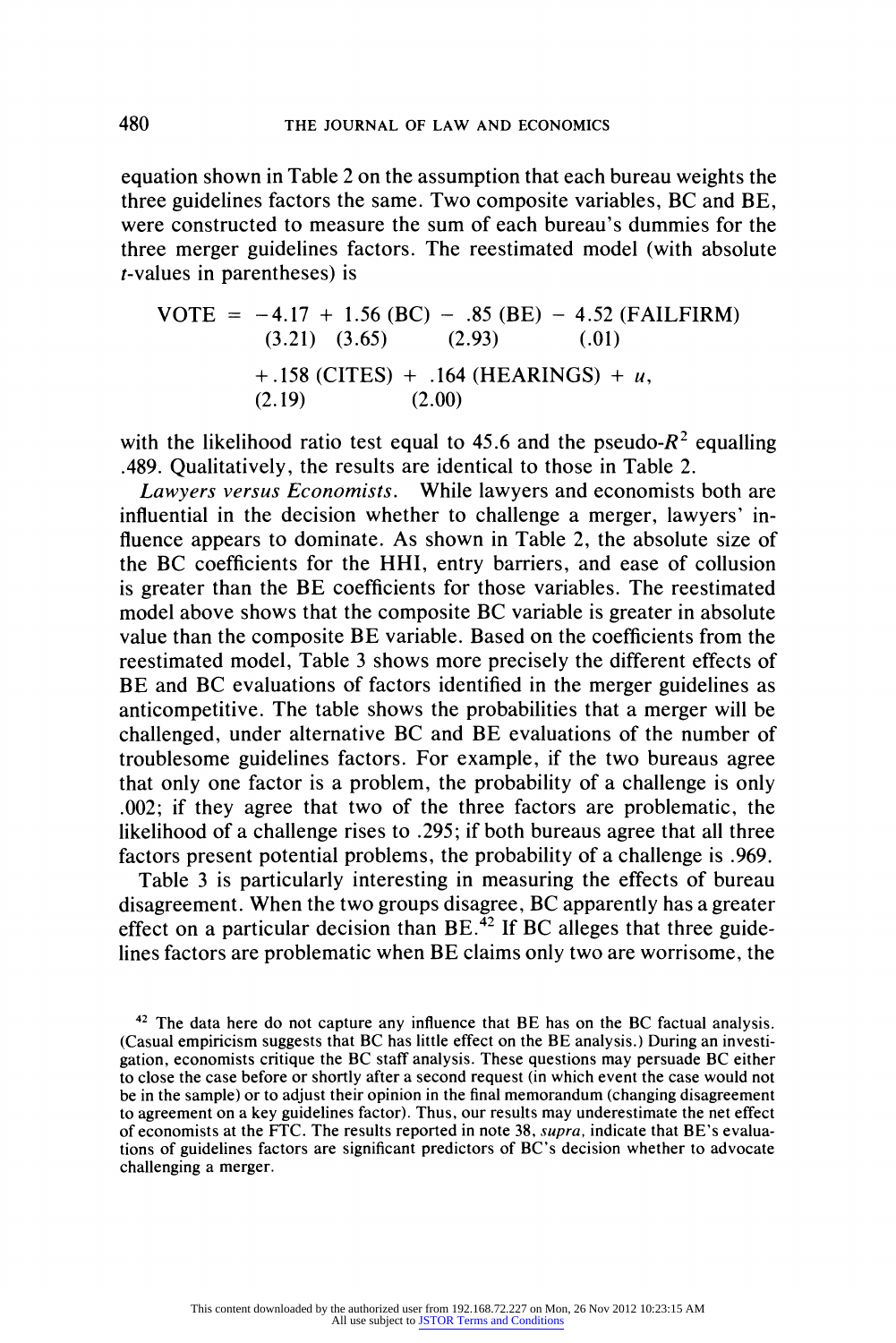#### **TABLE 3**

| NUMBER OF FACTORS ALLEGED POTENTIALLY ANTICOMPETITIVE BY: |                              |        |      |      |      |
|-----------------------------------------------------------|------------------------------|--------|------|------|------|
|                                                           | <b>Bureau of Competition</b> |        |      |      |      |
|                                                           |                              |        |      |      |      |
| <b>Bureau of Economics</b>                                | 0                            |        | *    | .013 | .249 |
|                                                           |                              | $\ast$ | .002 | .083 | .568 |
|                                                           |                              | *      | .018 | .295 | .847 |
|                                                           |                              | .003   | .106 | .623 | .969 |

#### **PROBABILITY OF FTC MERGER CHALLENGE AS A FUNCTION OF BC AND BE MERGER GUIDELINES EVALUATIONS**

**\* Less than .001.** 

**likelihood of a challenge is .847; in the reverse situation, however, when BE claims that three factors are problematic while BC alleges that only two factors are worrisome, the likelihood of suit is only .623. If BC claims that all factors are at worrisome levels when BE says that none are, the probability of a challenge is .249. If BE claims that all factors are problematic when BC says that none are, the probability of a challenge is only .003. In short, lawyers' evaluation of the variables identified in the merger guidelines has a greater effect than does the evaluation by economists.** 

# **IV. CONCLUSION**

**In deciding whether to challenge or allow a merger, the Federal Trade Commission relies on a number of criteria, including the various criteria specified in the Department of Justice merger guidelines. With data from the commission's own files, we show that the evaluations of agency lawyers and economists concerning the Herfindahl-Hirschman Index, ease of entry, and likelihood of collusion all perform as one would predict, and all significantly influence commission decisions.** 

**Moreover, access to the internal data permits examination of the respective roles of attorneys and economists. A disagreement between economists and lawyers about whether to challenge a merger is not a "fair fight." Lawyers have greater influence with the commission over the decision.** 

**Finally, we hypothesize that the process is also driven by the desires of politicians to stop mergers. Merger challenges, like antitakeover legislation, prevent the exit of resources and votes from a politician's jurisdiction and, thus, allow the politician to respond to organized labor and management interests that seek to prevent the changes caused by merg-**